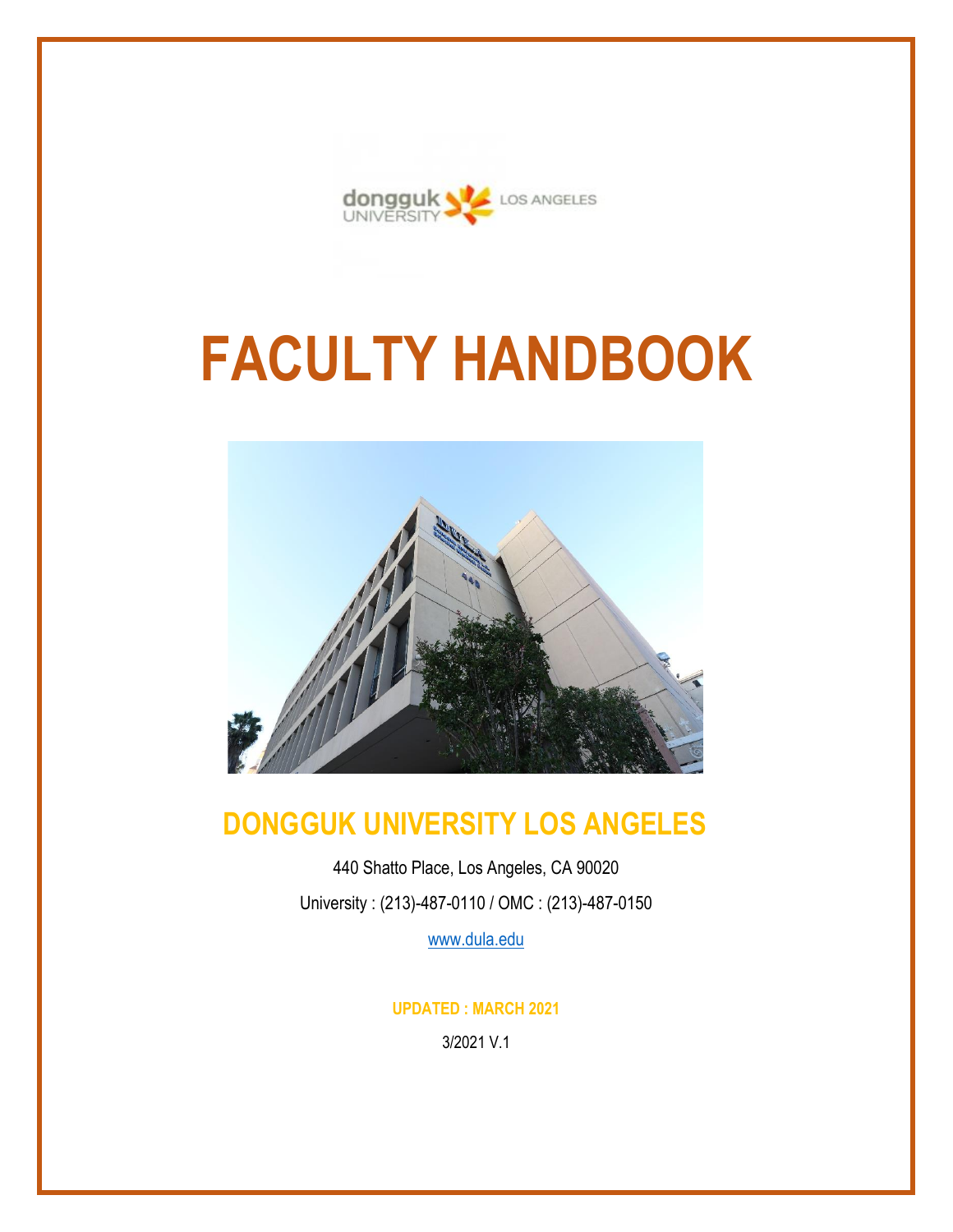

The purpose of this Faculty Handbook is to define and explain the rights, duties, roles, responsibilities, and benefits of being a faculty member at Dongguk University Los Angeles (DULA). The DULA Faculty Handbook does not replace or supersede any other written policies. It is designed to provide members of the faculty with an official policies and procedures document that governs all academic involvement. These policies are developed and maintained by the Academic Committee and Executive Committee. The President and Dean of Academic Affairs are jointly responsible in amending the Handbook according to the procedures outlined herein.

This Handbook is considered effective on the date indicated on its cover. DULA openly welcomes any and all input from the faculty regarding the policies and procedures set forth in this Handbook. DULA encourages suggestions for revisions and/or additional policies/procedures which may be deemed appropriate for the future. Please forward written comments to the President or to the Office of the Dean of Academic Affairs.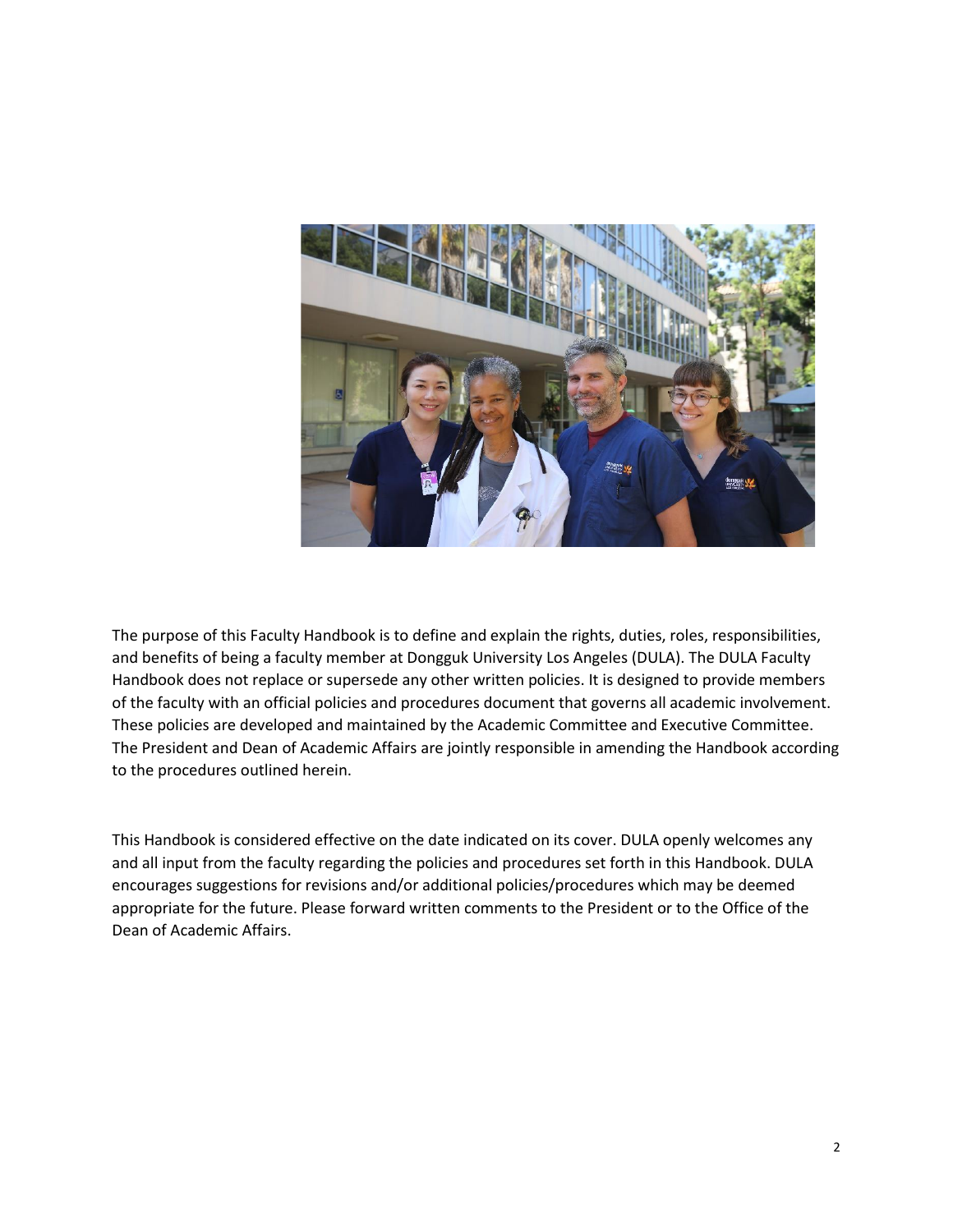## <span id="page-2-0"></span>Table of Contents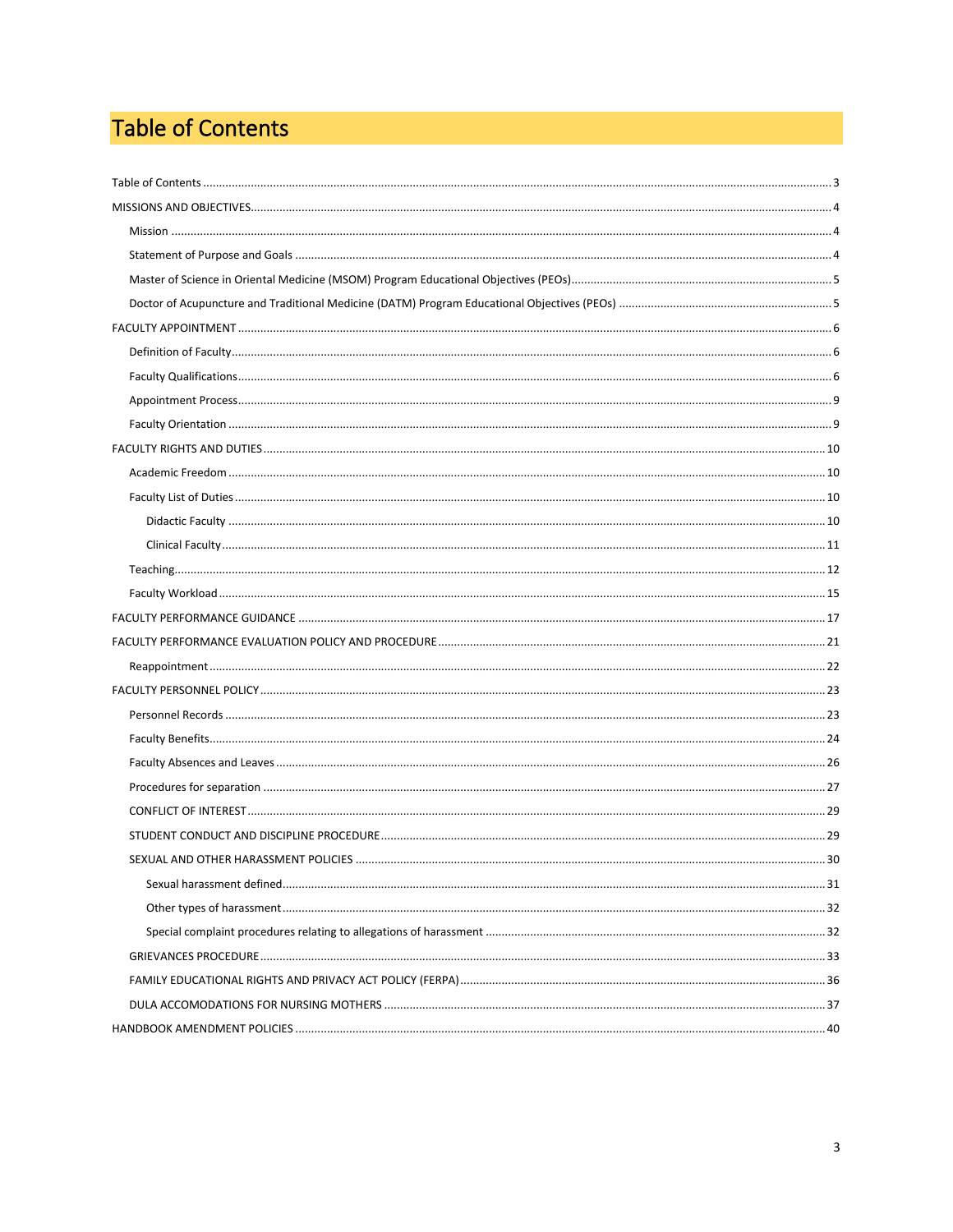## <span id="page-3-0"></span>**MISSIONS AND OBJECTIVES**



## <span id="page-3-1"></span>**Mission**

The mission of Dongguk University Los Angeles is to:

- 1. Explore and embody the principles and practices of traditional East Asian medicine.
- 2. Develop a community of skilled medical practitioners.
- 3. Provide accessible health care services to the local community.

## <span id="page-3-2"></span>**Statement of Purpose and Goals**

The Statement of Purpose and Goals for the Master of Science in Oriental Medicine (MSOM) Program are:

- 1. To develop competent traditional medicine practitioners through academic and clinical programs.
- 2. To develop healthcare professionals with clinical competencies, including collaborative care.
- 3. To develop healthcare professionals with skills and competencies to contribute to the community and to the field.

The Statement of Purpose and Goals for the Doctor of Acupuncture and Traditional Medicine (DATM) Program are: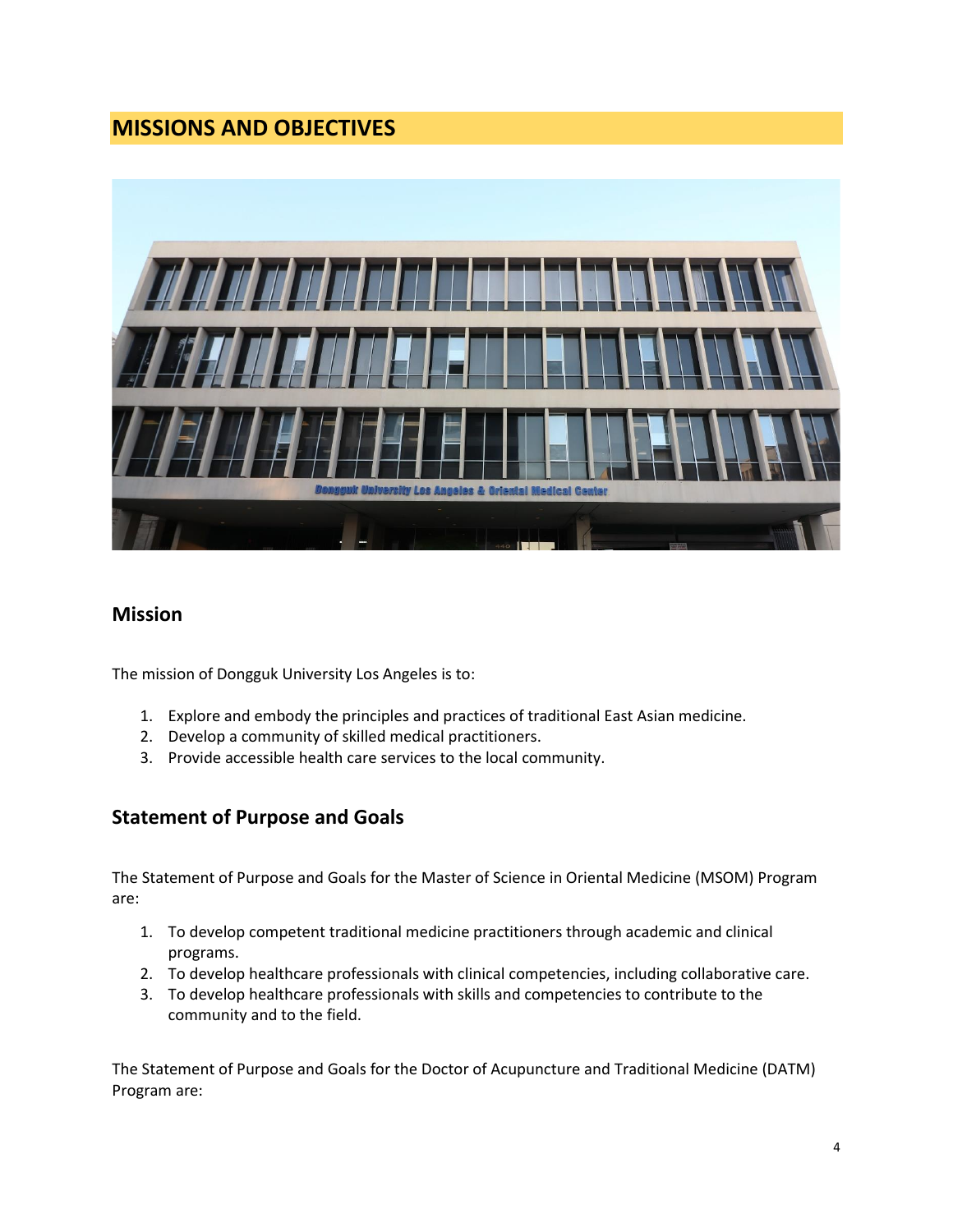- 1. To develop competent traditional medicine practitioners through academic and clinical programs.
- 2. To develop healthcare professionals with clinical competencies, including collaborative care.
- 3. To develop healthcare professionals with skills and competencies to contribute to the community and to the field.
- 4. To train leading scholars through advanced research.
- 5. To develop specialized practitioners with training in the application of traditional medicine clinical modalities.

## <span id="page-4-0"></span>**Master of Science in Oriental Medicine (MSOM) Program Educational Objectives (PEOs)**

To train healers who are able to:

- 1. Demonstrate an understanding of the theoretical and historical contexts of oriental medicine.
- 2. Apply this understanding to accurately diagnose patients.
- 3. Utilize bio-medical diagnostic methods and refer to other practitioners as appropriate.
- 4. Competently plan, perform, assess, and adjust acupuncture treatments for common conditions and patterns.
- 5. Competently prescribe and modify herbal formulas for common conditions and patterns.
- 6. Embody and advise on healthy lifestyle choices, and
- 7. Identify, define, and model best practices for professional success.

## <span id="page-4-1"></span>**Doctor of Acupuncture and Traditional Medicine (DATM) Program Educational Objectives (PEOs)**

To train healers who are able to:

- 1. Demonstrate an understanding of the theoretical and historical contexts of oriental medicine.
- 2. Apply this understanding to accurately diagnose patients.
- 3. Utilize biomedical diagnostic methods and refer to other practitioners as appropriate.
- 4. Competently plan, perform, assess, and adjust acupuncture treatments for common conditions and patterns.
- 5. Competently prescribe and modify herbal formulas for common conditions and patterns.
- 6. Embody and advise on healthy lifestyle choices, and
- 7. Identify, define, and model best practices for professional success.
- 8. Apply integrative diagnostic skills to provide effective patient care
- 9. Obtain familiarity with contemporary community healthcare systems
- 10. Conduct collaborate care with other healthcare professionals
- 11. Develop and implement systems and plans for professional development
- 12. Assess and integrate scholarship, research, and evidence-based medicine, or evidence-informed practice to enhance patient care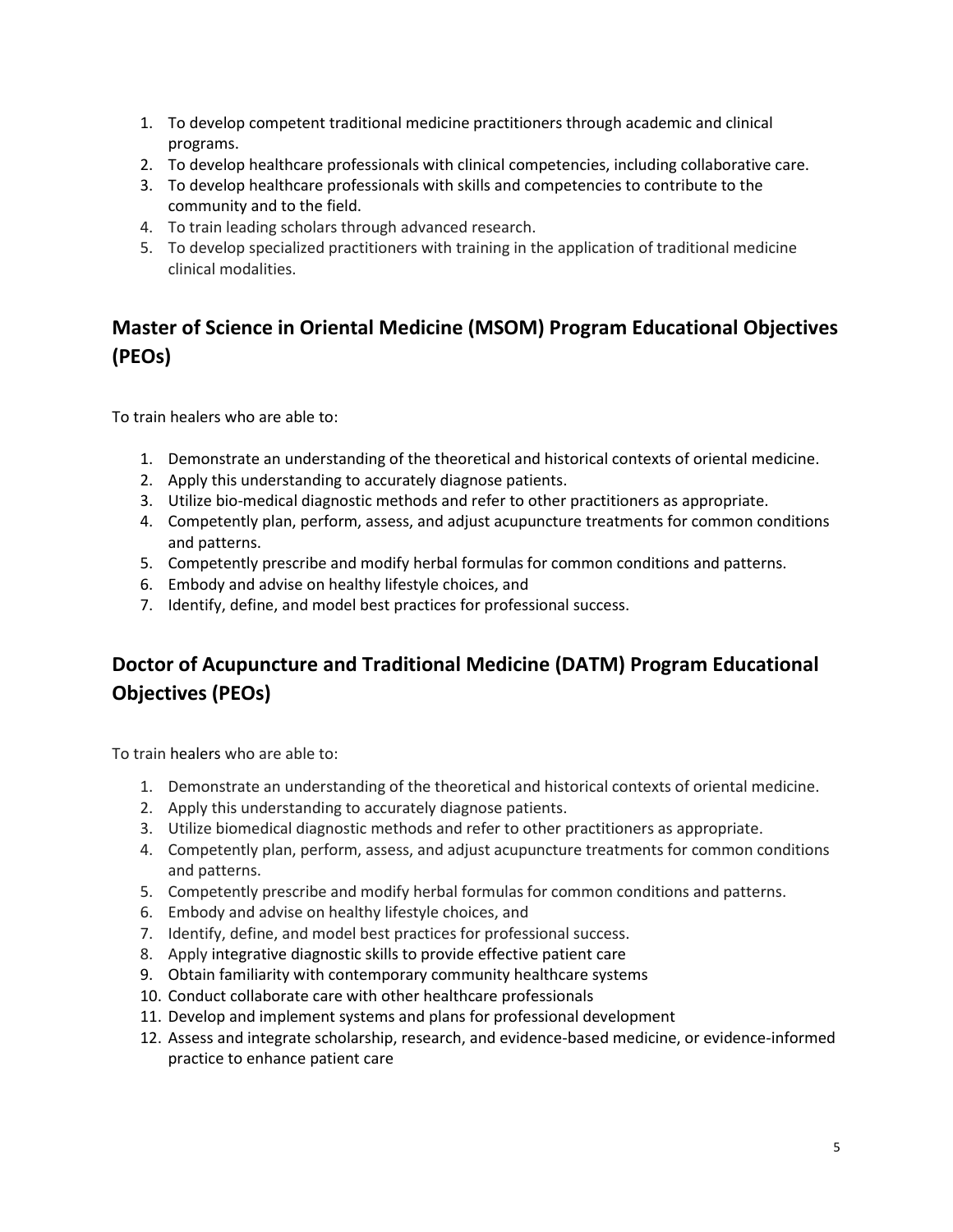## <span id="page-5-0"></span>**FACULTY APPOINTMENT**

## <span id="page-5-1"></span>**Definition of Faculty**

The faculty consists of all individuals employed by DULA who are engaged either in scholarly and professional instruction or academic service activities. These activities include but are not limited to educational activities related to classroom and clinical instructions, language programs (department, clinic), course and curriculum development, research, participation in student academic advising, as well as a service to the profession.

The Dean of Academic Affairs shall forward his or her hiring recommendations and proposed faculty rank to the president, who will then approve and authorize the hire. The Dean of Academic Affairs, in collaboration with the program director, will maintain a pool of academic faculty candidates who have been previously approved for this status. Offering appointments to such faculty can be initiated by the program director and are subject to the approval of the Dean of Academic Affairs and/or the President. The pool of academic faculty candidates should be reviewed at least annually regarding eligibility to remain in the pool.

All DULA faculty must demonstrate a willingness and ability to engage in quality work in teaching, research, scholarly activities, practice and professional activities, and citizenship. They must also display a potential for continuing professional growth. DULA, under the leadership of the president and the Executive and Academic Committee, shall maintain control of and responsibility for all academic matters and shall assure that the instruction and faculty satisfy the standards established by the BPPE Ed. Code and chapter 5 CCR §71720(a)(6).

Faculty members are appointed on a quarter-by-quarter basis. They are initially appointed at the rank of instructor after recommendation by the Dean of Academic Affairs.

## <span id="page-5-2"></span>Faculty Qualifications

The DULA faculty members of the Master of Science in Oriental Medicine (MSOM) program shall have the following qualifications:

- 1. An acupuncturist instructor who:
	- a. Holds a current valid license to practice acupuncture or be otherwise authorized to act as a guest acupuncturist in accordance with section 4949 of California Acupuncture Board Code (a "current valid license" is one that has not been revoked, suspended, placed on probation, voluntarily surrendered, or otherwise disciplined by the board).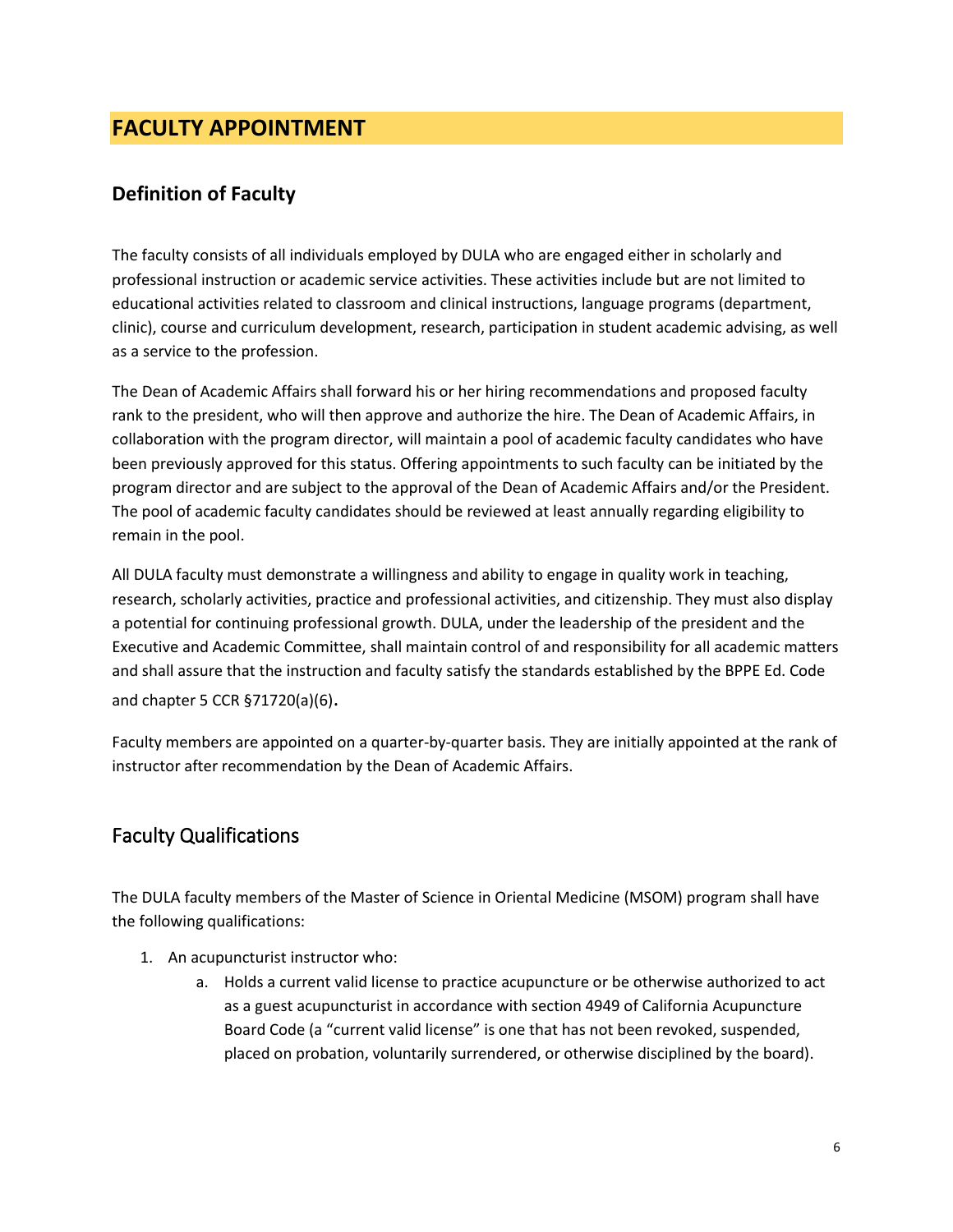b. They must also be:

Knowledgeable, current, and skillful in the subject matter of the course as evidenced through one of the following:

- o Holds a Baccalaureate or higher degree from a college or university and with written documentation of experience in the subject matter;
- o Have at least two years' experience in teaching similar subject matter content within the five years preceding the course;
- o Have at least two years' experience in the specialized area in which he or she is teaching within the five years preceding the course.
- c. MSOM Clinical supervisors must hold a current valid license to practice Acupuncture and Oriental Medicine (AOM) in the state of California.
- d. MSOM Clinical supervisors should have a minimum of five years of documented professional experience as licensed AOM practitioners, with expertise in the program's area(s) of concentration and/or specialization.
- 2. A non-acupuncturist instructor shall:
	- a. Be currently licensed or certified in his or her area of expertise, if appropriate;
	- b. Show written evidence of specialized training. This may include, but is not limited to, a certificate of training or an advanced degree in the given subject area;
	- c. Have at least two years' teaching experience in the specialized area in which he or she teaches within the five years preceding the course;
- 3. Have strong communication, organization, interpersonal, and problem-solving skills;
- 4. Have effective oral and written communication skills in English. For instructors who teach in the English, Korean, and/or Chinese language programs, such instructors must have fluent oral and written communication skills in his or her language program;
- 5. Possess the ability to read and interpret documents and procedure manuals; write routine reports and correspondence; and speak effectively before groups of students, patients and other employees;
- 6. Have knowledge of computer skills such as Microsoft Office (Excel, Word, and PowerPoint); the Internet (Web browser, website, and email) in relation to job responsibilities; and hardware (touchpad, mouse, and keyboard);
- 7. Possess the ability to adapt to curriculum changes and to design new and appropriate student learning activities;
- 8. Be able to get along and cooperate with fellow co-workers;
- 9. Be able to work as a team member; and
- 10. Possess a good attitude and be polite to students, patients, co-workers, candidates, and others.

The DULA faculty members of the Doctorate in Acupuncture and Traditional Medicine (DATM) program teaching foundational level courses shall have the same qualifications as those for the Master of Science in Oriental Medicine (MSOM) program.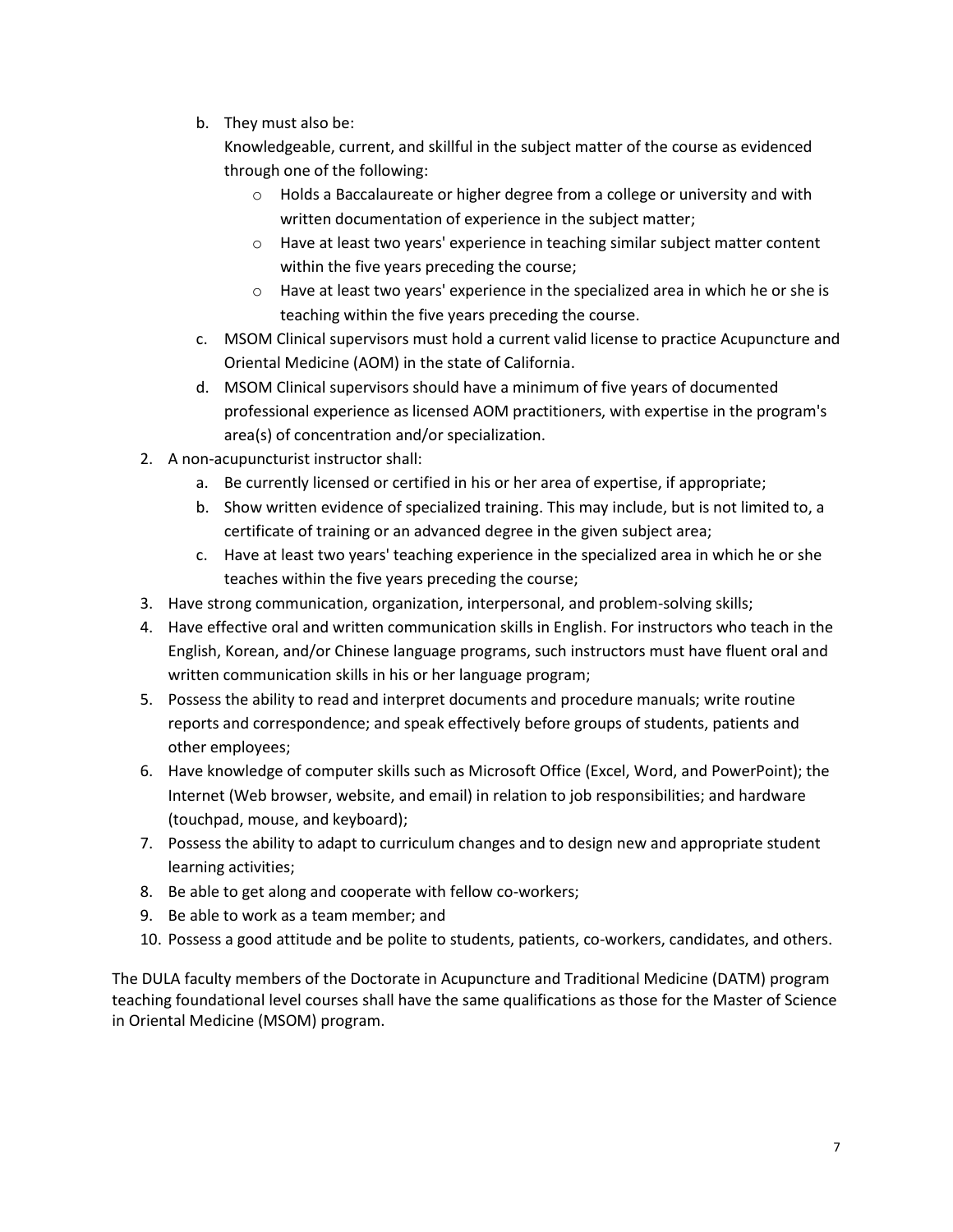The DULA faculty teaching advanced-level courses shall have the following additional qualifications:

- 1. A doctoral degree in Oriental medicine and/or a Doctorate degree from a college or university related to his/her teaching field.
- 2. An acupuncture instructor who:
	- a. Hold a current valid license to practice acupuncture or be otherwise authorized to act as a guest acupuncturist in accordance with section 4949 of California Acupuncture Board Code (a "current valid license" is one that has not been revoked, suspended, placed on probation, voluntarily surrendered, or otherwise disciplined by the board).
	- b. Have at least two years' experience in teaching similar subject matter content within the five years preceding the course;
	- c. Have at least two years' experience in the specialized area in which he or she is teaching within the five years preceding the course.
	- d. DATM Clinical supervisors must hold a current valid license to practice Acupuncture and Oriental Medicine (AOM) in the state of California.
	- e. DATM Clinical supervisors should have a minimum of five years of documented professional experience as licensed AOM practitioners, with expertise in the program's area(s) of concentration and/or specialization.
- 3. A non-acupuncturist instructor shall:
	- a. Be currently licensed or certified in his or her area of expertise if appropriate;
	- b. It is preferable to possess a Doctoral Degree and/or Postdoctoral Fellowship in his/her area of expertise;
	- c. Have at least two years' teaching experience in the specialized area in which he or she teaches within the five years preceding the course;
	- d. Have written, published, and/or presented scientific articles, papers, reports and/or research studies related to his/her area of expertise.
- 4. Have strong communication, organization, interpersonal, and problem-solving skills.
- 5. Have effective oral and written communication skills in English.
- 6. Possess the ability to read and interpret documents and procedure manuals; write routine reports and correspondence; and speak effectively before groups of students, patients, and other employees.
- 7. Have knowledge of computer skills such as Microsoft Office (Excel, Word, and PowerPoint); the Internet (Web browser, website, and email) in relation to job responsibilities; and hardware (touchpad, mouse, and keyboard).
- 8. Possess the ability to adapt to curriculum changes and to design new and appropriate student learning activities.
- 9. Be able to get along and cooperate with fellow co-workers.
- 10. Be able to work as a team member.
- 11. Possess a good attitude and be polite to students, patients, co-workers, candidates and others.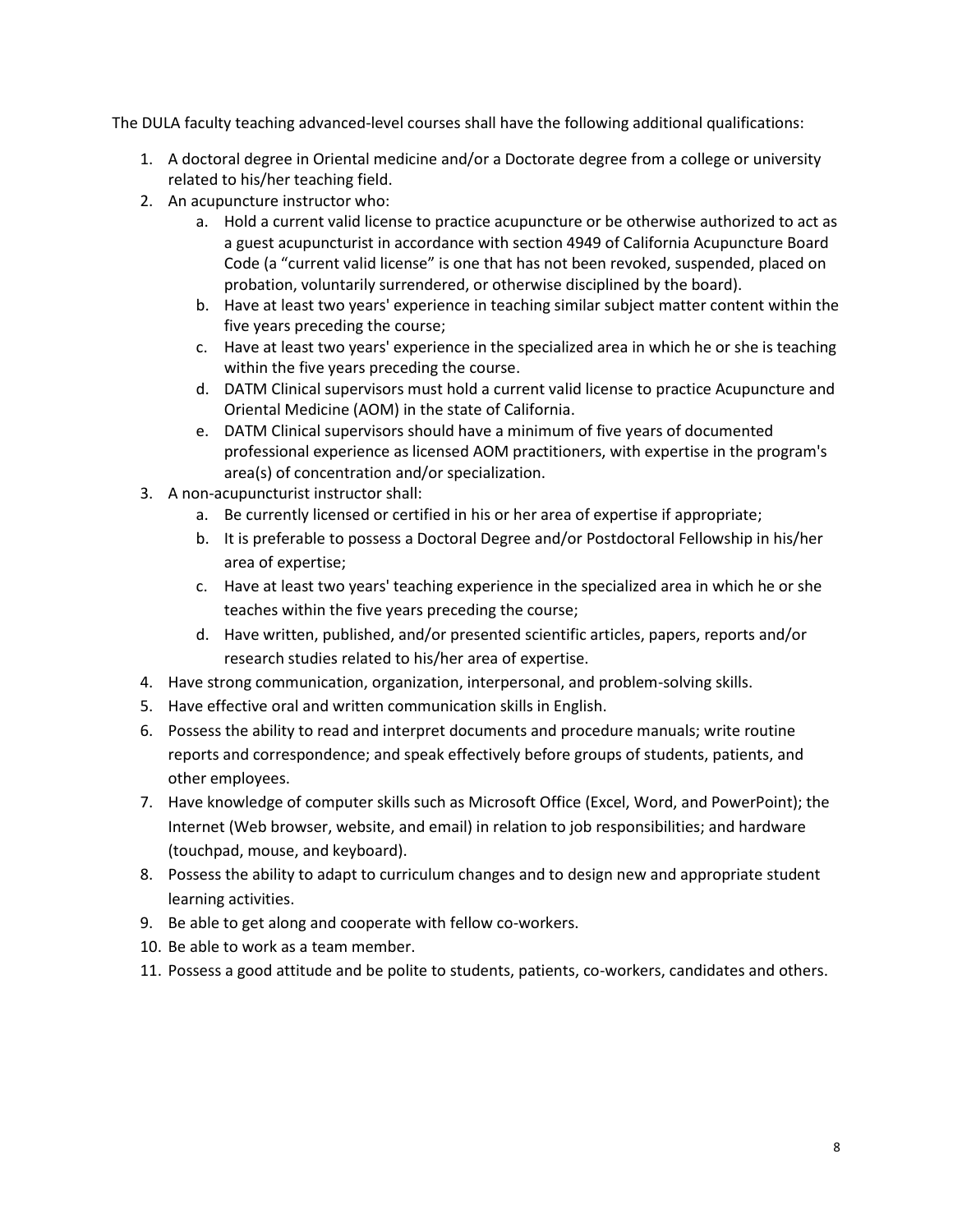## <span id="page-8-0"></span>Appointment Process

Appointment Process: All appointments are reviewed first by the Dean of Academic Affairs in concurrence with the final approval of the president. There are two kinds of appointments:

Term appointment: This is offered for a period of one quarter only and consists of ten weeks of instruction and one week of examination. The term begins at the start of the academic term as set forth in DULA's general catalog and is finished when all instructional responsibilities have been completed at the end of the term (examination week).

Annual appointment: This may be offered to any faculty member for a period of one academic year. Faculty members will be notified of renewal, non-renewal, or alteration of appointment no later than three months prior to the expiration of the current annual appointment.

The Dean of Academic Affairs will work with the academic team to ensure that performance evaluation scheduling takes place at least once annually for subsequent appointments.

## <span id="page-8-1"></span>Faculty Orientation

Each new faculty member will be given an orientation by DULA. Whenever possible, this shall occur prior to the beginning of his or her instructional duties. The orientation, facilitated by the Dean of Academic Affairs, relates to all matters specific to faculty members and common to DULA employees. It is ordinarily conducted on an individual basis and encompasses the following:

- 1. Introduction to executive and office staff, other faculty members (as soon as possible but is not essential to orientation), library staff, registrar, and any other staff with whom he or she will frequently interact with;
- 2. A brief tour of the DULA campus;
- 3. Information on: (a) current faculty handbook, employee handbook, program catalog and other related policy and process documents; (b) current library services and schedule guides; (c) list of available multimedia resources; (d) current class schedule; (e) DULA Populi system; and (f) any other necessary information.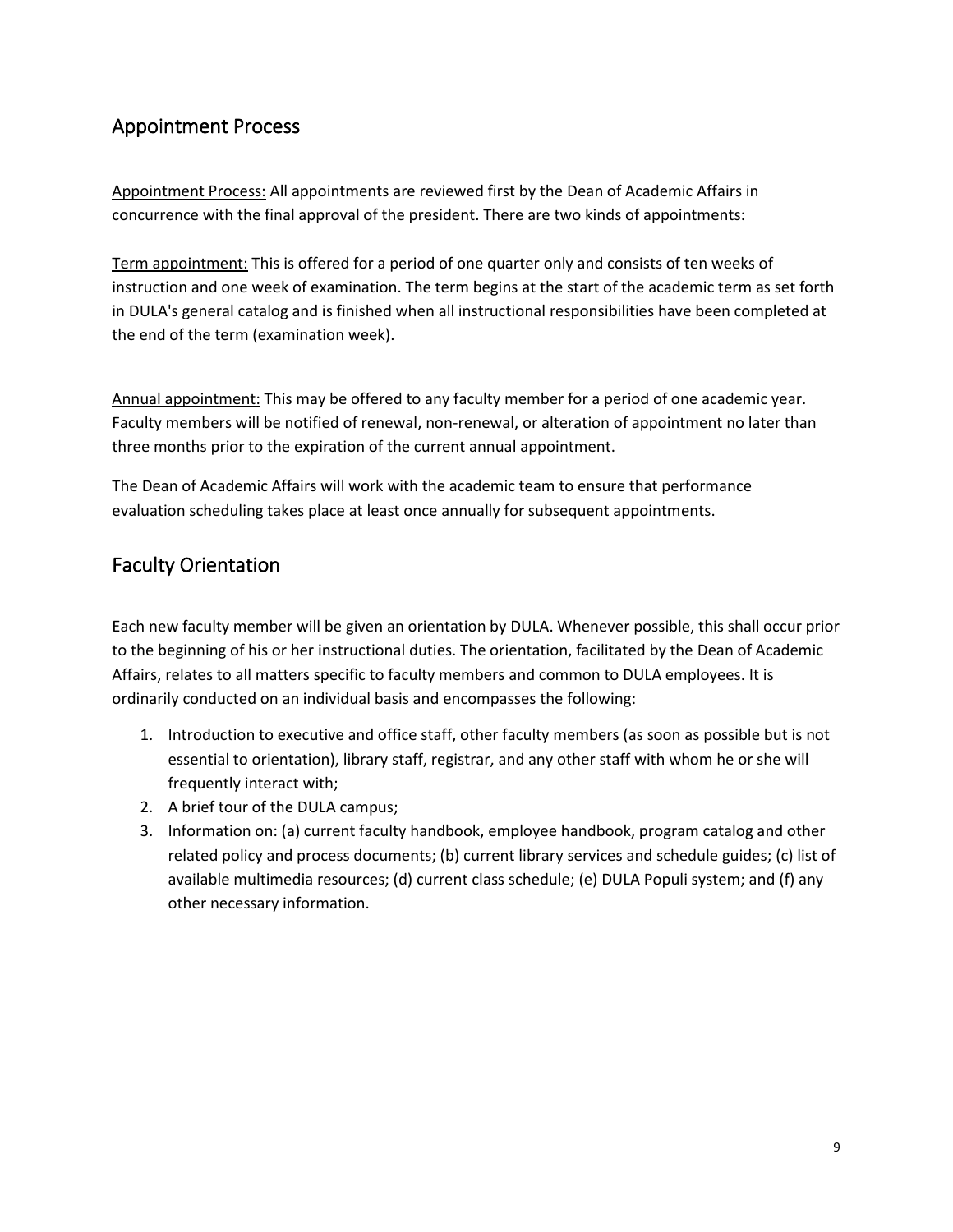## <span id="page-9-0"></span>FACULTY RIGHTS AND DUTIES

## <span id="page-9-1"></span>Academic Freedom

Consistent with our mission statement and objectives, it is our policy to engender and maintain full freedom of discussion, inquiry, teaching, and research. All faculty members are entitled to organize their own course/s regarding content, support materials, and methods of evaluation (student learning), but in accordance with the objectives of the published course description, official syllabi, and the highest academic standards. In the areas of research and publication, faculty members are entitled to freely discuss any subject at which they feel competent, pursue any line of inquiry into any academic area, and present and argue the ideas and conclusions arising thereof. While free to discuss those ideas justified by facts, they are expected to maintain standards of sound scholarship and competent teaching. However, while academic excellence at times demands challenging established ideas, the disparagement (slander, libel, etc.) of individuals or ideas is not considered to be consistent with professionalism and citizenship.

Both inside and outside of DULA, all faculty members shall conduct himself or herself in a manner that does credit to both himself or herself and DULA. He or she shall be free from censorship or discipline, but in accordance with the principles and practice of scholarship, they should be accurate, exercise appropriate restraint, show respect for the opinions of others, and to clearly indicate that they are not a spokesperson for DULA, where appropriate and necessary. Guest speakers are also expected to comply with this policy and maintain the same standards of scholarship, teaching, and professional etiquette.

Faculty members shall input final grades and/or other appropriate evaluations of student learning in the DULA Populi system by the end of the first week of the quarter break. Further, faculty members shall be primarily responsible for informing students of their performance evaluations clearly and without prejudice and making them available for student review.

## <span id="page-9-2"></span>Faculty List of Duties

Faculty members shall work under the general direction of the Dean of academic affairs and must provide full cooperation with the program director. Faculty members shall be responsible for the following duties:

## <span id="page-9-3"></span>Didactic Faculty

- 1. Provide quality academic and clinical instruction and counseling to students.
- 2. Provide academic and clinical course content as indicated in the curriculum, course descriptions, and official syllabi.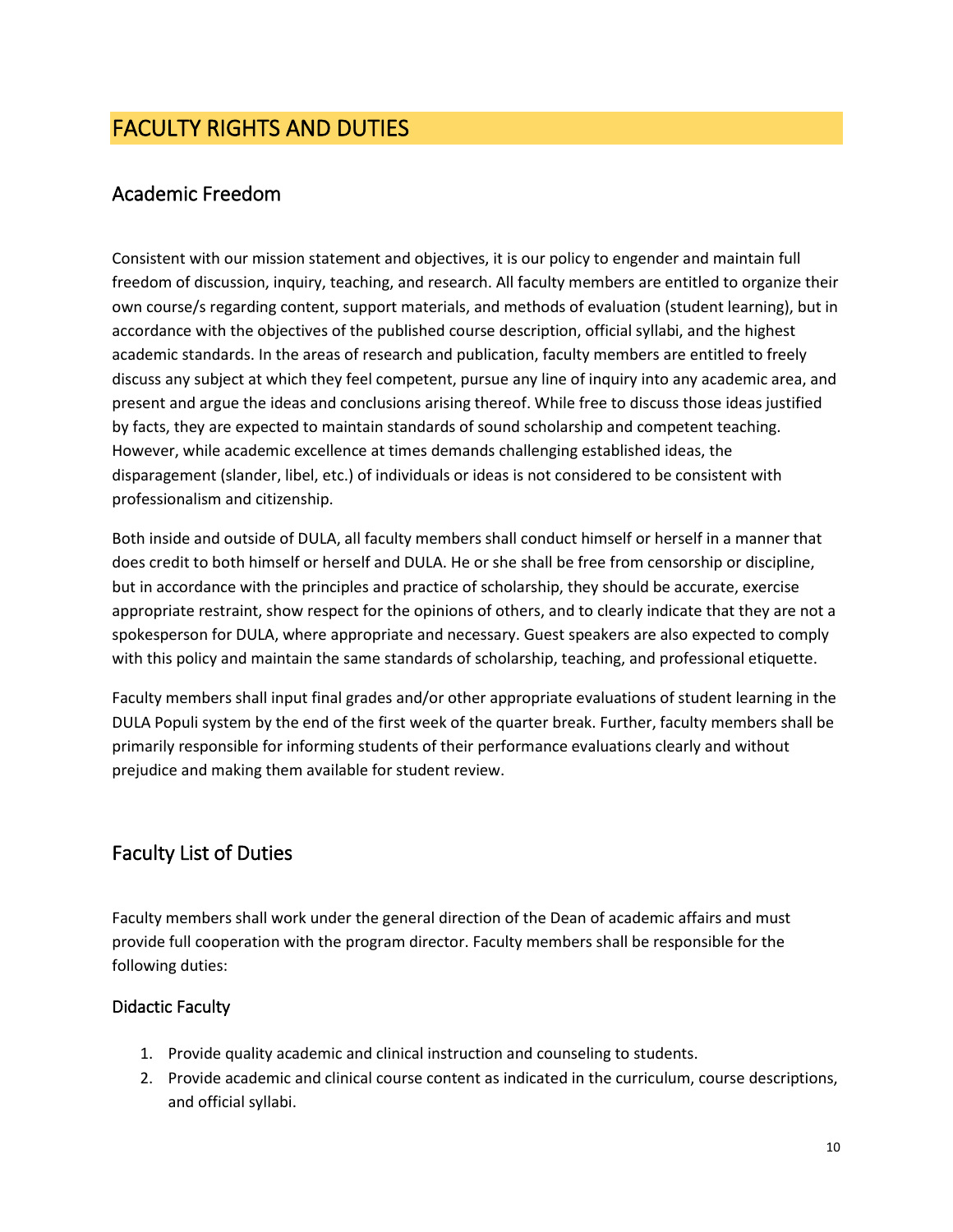- 3. Uphold DULA academic standards and policies.
- 4. Review and submit recommendations for curriculum development, teaching effectiveness, and faculty development plans.
- 5. Attend in-service training (FERPA, Title IX, etc.), and professional growth activities such as the faculty development plan.
- 6. Attend commencement and other official DULA functions, such as faculty meetings, when possible.
- 7. Maintain a record of student class attendance prior to each class session and input the attendance record in the DULA Populi system.
- 8. Adhere to the class schedule and conduct class sessions in a timely manner.
- 9. Report excessive absenteeism or non-attendance to the registrar immediately upon knowledge of such.
- 10. Submit a course syllabus to the Program Director or Dean of Academic Affairs no later than one week prior to the first day of class for each course. Include a course outline setting forth the content, objectives, and methods whereby students will be evaluated.
- 11. Conduct more than one formal evaluation of student or intern learning through reliable assessment methodology. Assessment of knowledge, skills, and competencies should evaluate students at their respective level of education and must be relevant to course content that is set forth in the syllabi.
- 12. Provide fair and honest grading.
- 13. Grade examinations in a timely manner to provide feedback.
- 14. Maintain and secure records of student grades.
- 15. Submit all accurate student examination scores no later than the end of the first week of the quarter break.
- 16. Report any teaching schedule changes to the program director.
- 17. Maintain scholarship and current knowledge of one's academic expertise. Provide any updates to the program director regarding personal file (curriculum vitae, etc.).
- 18. Maintain open-mindedness to the results of the evaluation.
- 19. Follow the administrative guidelines of copying, preparing tests, grading reports, submitting syllabi, and any other material as requested by the Dean of Academic Affairs or program directors in a timely manner.
- 20. Comply with the faculty employment agreement and its contents.

## <span id="page-10-0"></span>Clinical Faculty

- 1. Support and evaluate the clinic intern/resident in conducting intake, charting, physical examination, completing a diagnosis, performing treatment, and determining a treatment plan.
- 2. Observe all clinic interns/residents performing treatment and to be readily available when interns/residents need help or advice.
- 3. Verify, approve, and sign assigned patient charts for complete and accurate information, charting all herbal formula prescriptions.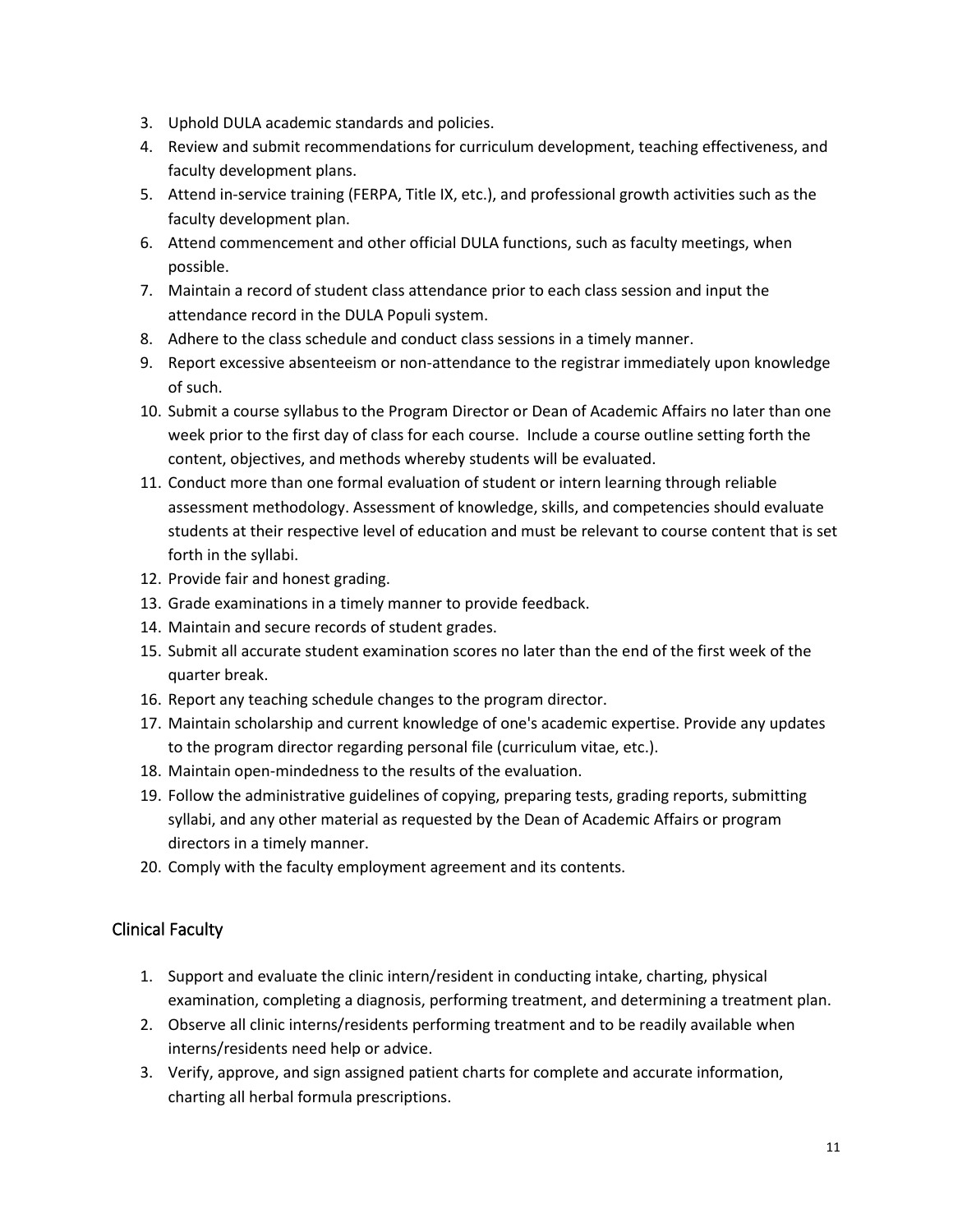- 4. Verify and assess assigned interns/residents' competency in the study, performance, prescription of acupuncture points and herbal formulas, and techniques of acupuncture, moxibustion, and other modalities.
- 5. Ensure intern/resident compliance with the standards of practice of the OMC regulations including CNT, OSHA, and HIPAA.
- 6. Ensure intern/resident compliance with all DULA/OMC regulations, policies, and protocols by modeling positive, supportive, and safe behavior.
- 7. Assess intern/resident's clinical performance and competencies by participating in their evaluations, level exams, and case studies.
- 8. Maintain the safety of the patients and adhere to clinic procedures through verification.
- 9. Visit assigned treatment rooms regularly for quality control and risk management;
- 10. Be a role model exemplifying professional attitudes and behaviors in patient management.
- 11. Provide ongoing intern/resident evaluations, attendance checks, assessment, and feedback regarding qualitative and quantitative requirements.
- 12. Provide in-service training for interns/residents and other supervisors.
- 13. Participate in outreach and patient/student recruitment projects.
- 14. Work collaboratively with the clinic manager and administrative staff to ensure a balanced distribution of interns/residents and patients in the clinic.
- 15. Maintain a valid and current California acupuncture license, as well as CPR and first aid certificates
- 16. Report any incidents or inappropriate activities to the OMC director immediately by using the appropriate forms.
- 17. Perform any other clinical functions and duties as requested by the OMC director.

## <span id="page-11-0"></span>Teaching

The work of teaching entails basic tasks and functions including but not limited to:

INSTRUCTION of students in classroom sessions, tutorials, laboratories, and the clinic; instruction at workshops, retreats, and seminars; course management via planning student learning and grading; and maintaining student academic achievement and attendance records.

ADVISING, GUIDING, MENTORING, AND SUPERVISING of students in laboratories, the clinic, and DULA community outreach; advising students in academics, careers, and counseling referrals; and supervising teaching assistants, students in independent study, research projects, capstone projects, and clinical internships. Faculty members who teach in didactic courses are required to submit accurate and complete physical documentation of the student's academic evaluations including but not limited to examination questions, answers and scores, student assignments, student's projects, etc. no later than the end of the first week of the quarter break to the Program Director.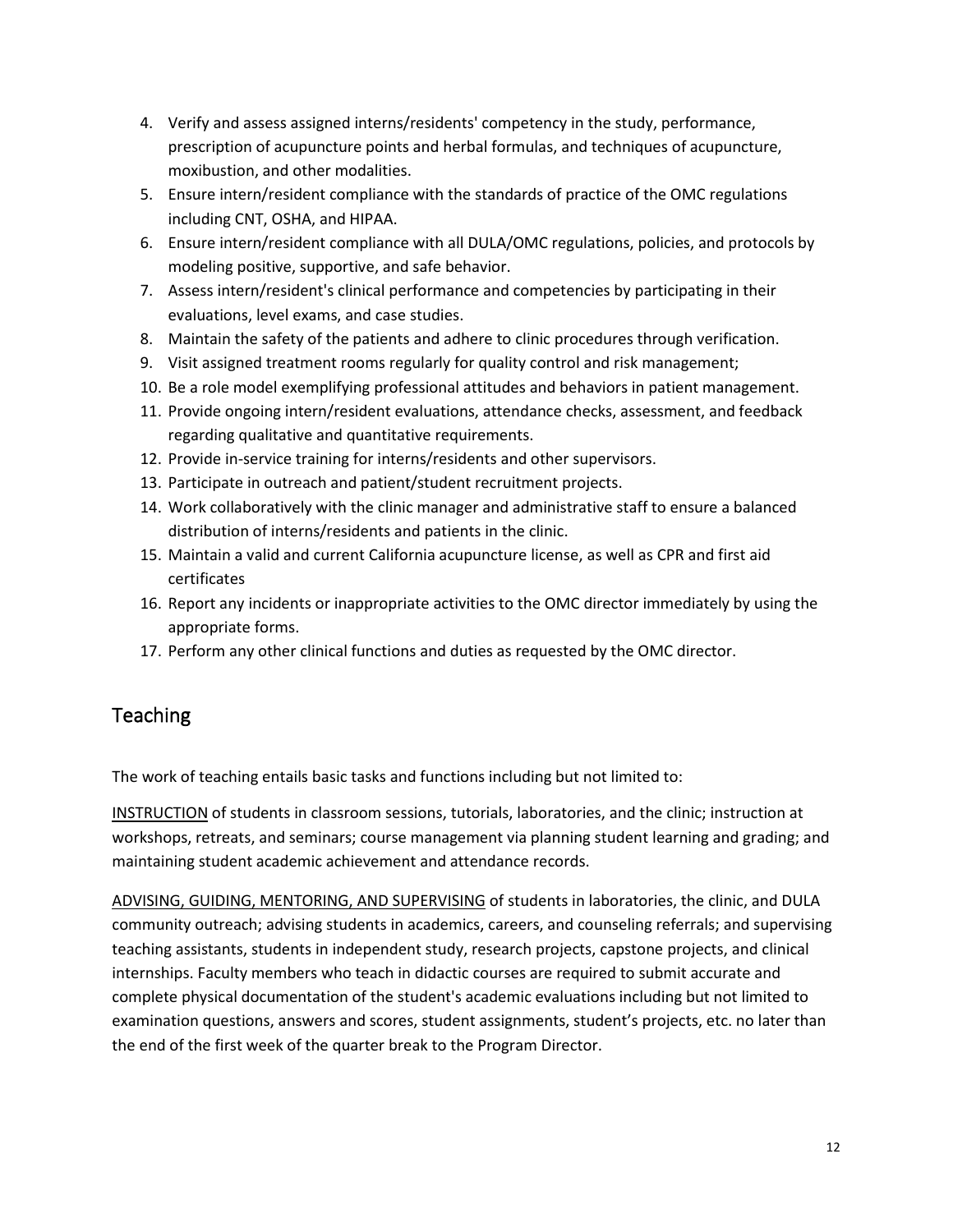DULA conducts a regular 10-week didactic lecture for each academic quarter. One unit of didactic course is equivalent to 10 hours of in-person lecture and a minimum of 20 hours of out-off classroom assignments. One unit of clinical course is equivalent to 20 hours of in person training.

The academic teaching procedure for the independent study in DULA is the same as a regular class lecture. The only difference for independent study is that the student arranges their own schedule to meet with their course instructor. Faculty members are also required to submit all the physical evaluation documents of the students (for example: attendance, quizzes, exams, papers, etc.) to the Program Director in addition to the signed independent study form and schedule form. These documents serve as proof that students and faculty are complying with the regulation and will be attached to the student's files.

Part-time faculty are given 30 minutes per week for each didactic course to prepare and evaluate written materials prepared by students such as papers and examinations. Part-time faculty are paid 50% of their hourly pay rate for preparation time.

CLASSROOM BREAK: An hour of in-class lecture constitutes 50 minutes of lecture and 10 minutes break. A 3-unit class (which is equal to 3-hours lecture) has 150 minutes of lecture time and a 30-minute break in between each.

ASSESSING STUDENT PERFORMANCE by providing a clear grade that is fair to the content and learning objectives. Faculty members are required to design and conduct multiple assessments of student comprehension that are linked to the course goals and objectives. Such assessments may include but not limited to multiple class assignments, tests (i.e., quizzes, midterm test, final test, etc), oral presentation, and/or other student's projects.

For the DATM advance courses, DULA considers student paper projects and/or case studies to be suitable for the Doctoral level of study. However, faculty members may consider different types of evaluations to assess students' learning outcomes based on their decision for each of the course work under their instruction.

For the MSOM program and/or DATM foundational courses, DULA considers class tests to have a tremendous value in upholding student academic performance. As such, it is required for faculty members to conduct the class tests only during regular class meeting hours and in a closed book format. All final tests for each class are conducted at the Lotus Room (4<sup>th</sup> floor) during the eleventh week of the academic quarter. Faculty members who wish to deliver the class tests in open book, take home tests, or any other format including not conducting the final tests in the Lotus Room, must submit a written request providing reasons why such exam format needs to be delivered to students. This written request should be submitted to the Dean of Academic Affairs and/or MSOM Program Director at least four (4) weeks in advance, before the first day of the instruction quarter begins.

The Dean of Academic Affairs and/or MSOM Program Director shall bring the request to the Academic Committee meeting for approval.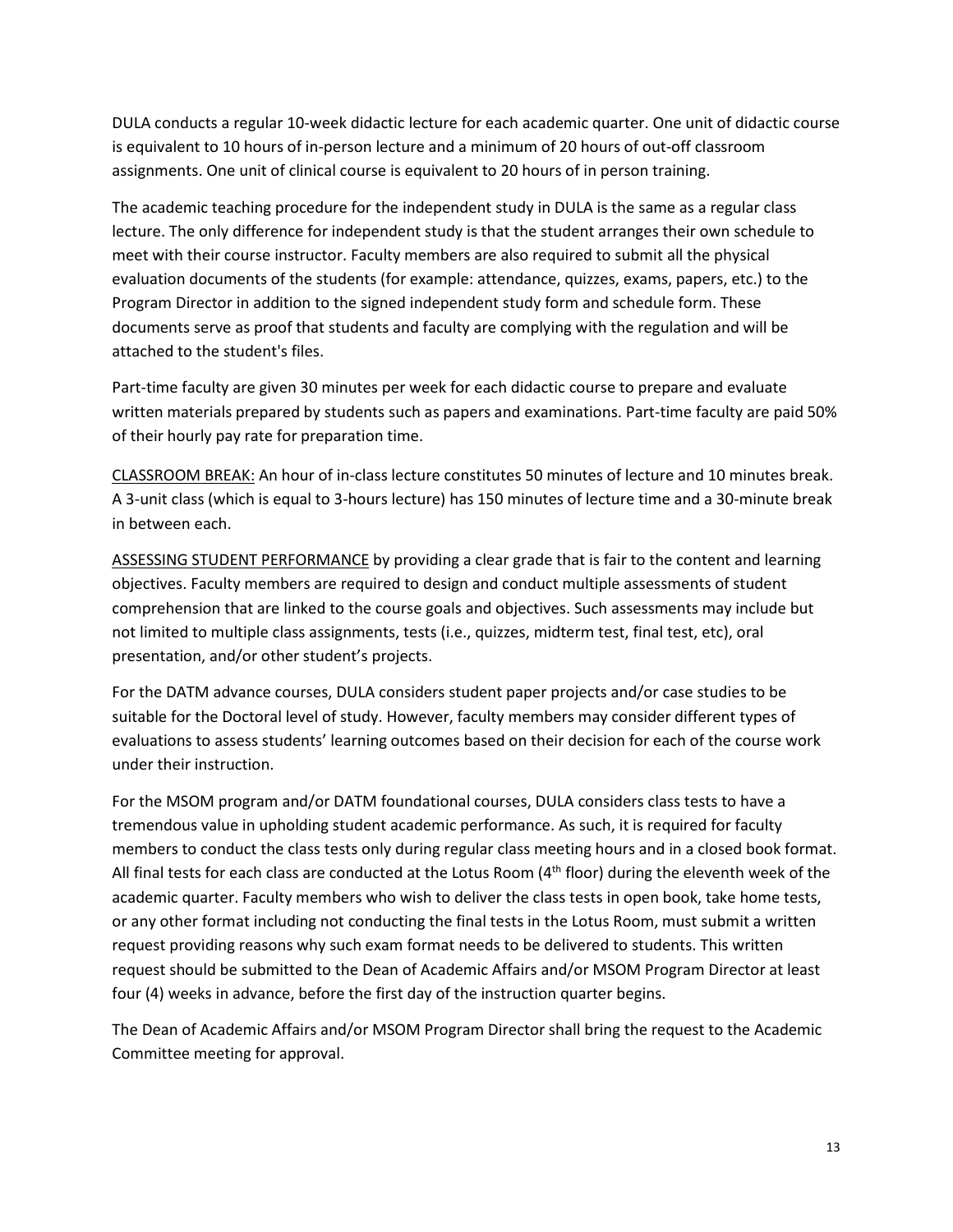The Academic Committee shall consider the approval or non-approval of the faculty member's request for a different format of assessment based on the following:

- The exam format is considered to encourage students to study more and improve their performance and knowledge of the class materials rather than the in-class closed book exam.
- The exam format is considered to directly improve the student's performance in preparation for the CALE / NCCAOM rather than the in-class closed book exam.
- The exam format is considered to be fair to all other students with respect to the class's grade.

The concerned faculty shall be notified of the Academic Committee's decision within fourteen (14) days upon receipt of request.

DEVELOPING CURRICULUM: DULA's core faculty provide leadership in faculty engagement in curriculum development as well as program assessment. The core faculty, as well as the Academic Committee members were instrumental in developing and planning the curriculum, staff and academic infrastructure, the assessment process for the program, and so forth.

The core faculty members are involved in various aspects of academia. Some of their activities include: revising course content, developing curriculum including teaching materials and manuals, conducting research activities, academic planning, enforcing of standards of academic quality pursuant to DULA's mission and objectives, reviewing faculty hiring procedures, and evaluation of faculty credentials.

Core faculty members also participate in Academic Committee meetings, where academic issues relevant to institutional operations are discussed.

In addition, faculty members attend quarterly faculty meetings where relevant issues on academic development, assessment, and faculty are discussed. Revision, development, and discussions of academic assessment and evaluation are regularly communicated and discussed with all members of the faculty during faculty meetings. The Program Director will be communicating regularly with faculty including formal and informal meetings and email communications.

INSTRUCTOR DEVELOPMENT by evaluating teaching competencies of fellow faculty members; attending continuing education seminars and workshops sponsored by DULA; and managing and mentoring fellow faculty members.

Academic freedom for students: Students shall have the right to freedom of expression, proper academic evaluation, and protection against improper disclosure.

Freedom of expression: Students should be free to reasonably disagree with the data and views offered in any course of study and to reserve judgment about matters of opinion. However, they are responsible for learning the content of any course of study in which they are enrolled in.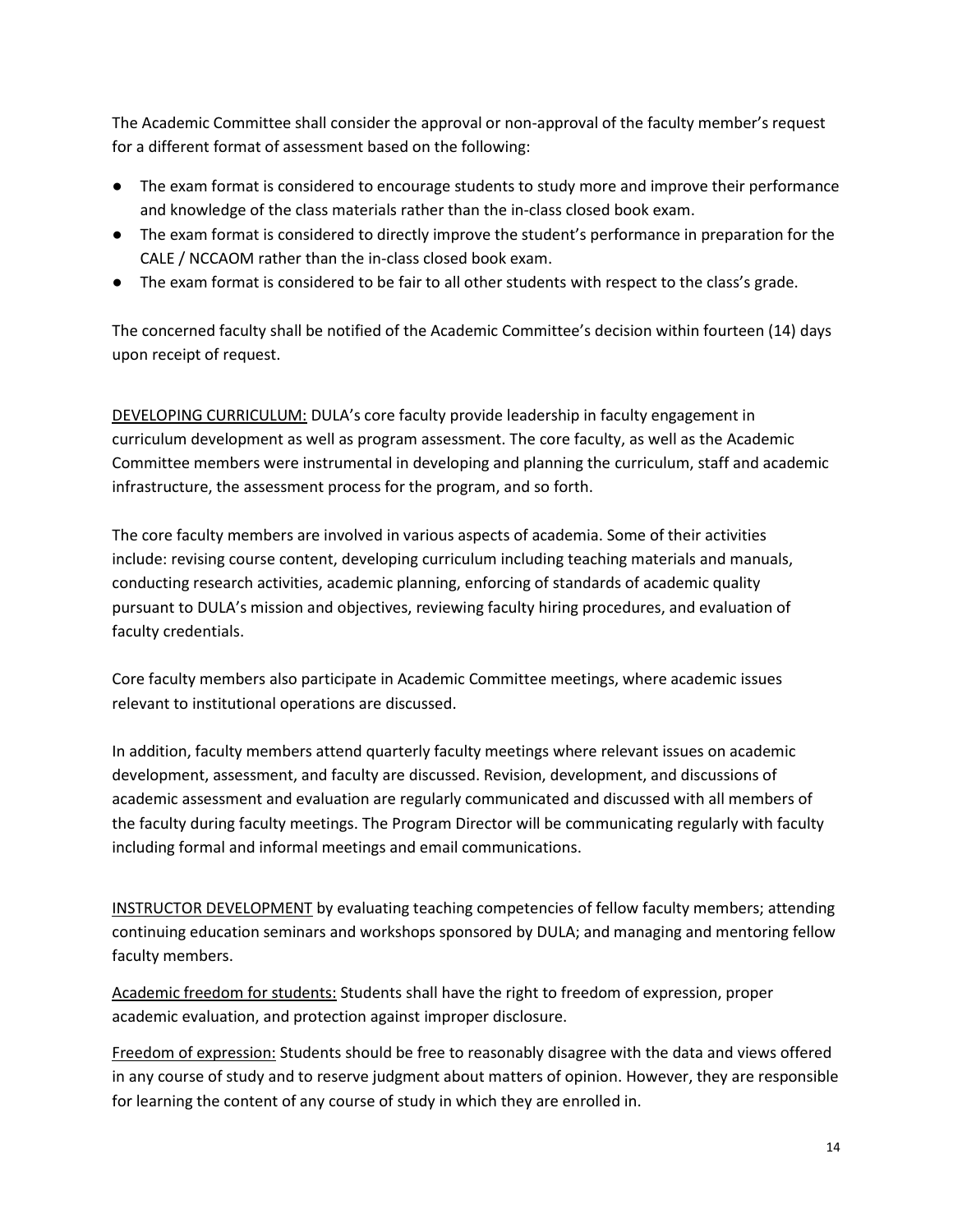Improper academic evaluation: Students should have protection through orderly procedures against prejudiced or capricious academic evaluation. They are responsible for maintaining standards of academic performance established for each course in which they are enrolled in.

Improper disclosure: Students' views, medical conditions, beliefs, and political associations that professors acquire during their work as instructors, advisers, and counselors should be considered confidential. Protection against improper disclosure is a serious professional obligation.

## <span id="page-14-0"></span>Faculty Workload

In achieving DULA's mission and objectives, members of the faculty are required to devote appropriate portions of their contract commitment to the following areas of work activity: teaching, research and scholarly activities, practice and professional activities, and citizenship. DULA acknowledges the diversity of faculty interests and experiences. As such, DULA does not expect all faculty members' workloads to be identical. Each faculty member's workload will be consistent with his/her aspirations and DULA's goals, objectives, and expectations as defined by its mission statement and objectives.

Full-time faculty: Members of the faculty with a workload consisting of clinical and teaching duties ranging between 32 to 40 hours per week will be considered full-time faculty. The ratio of teaching and clinical supervision will be fully determined by the OMC director, in collaboration with the program director, the Office of the Dean of Academic Affairs and the President.

To provide additional support for faculty workload and learning outcomes, a teaching assistant will be assigned to members of the faculty holding a didactic class (not directly related with a practicum class) with more than 30 enrolled students. For didactic classes that are directly related to the practical setting such as acupuncture anatomy, acupuncture techniques, Tui Na, etc., a teaching assistant will be assigned to the faculty members if their related classes have more than 15 enrolled students. A teaching assistant is assigned to the junior instructor who has yet to meet the full qualifications of a faculty member for the related program. Offering appointments to such teaching assistant can be initiated by the program director, and are subject to the approval of the Dean of Academic Affairs and/or President. The pool of academic teaching assistant should be reviewed at least annually regarding eligibility to remain in the pool. For clinical supervising, a maximum of 4 interns can be assigned to each clinical faculty in one clinic shift.

At times, duties will be defined by areas of need as well as by aspirations and strengths of the faculty member. The remainder of the academic work week will consist of research and scholarly activities, practice and professional activities, and citizenship. This workload will be determined by mutual consent between the faculty member and his/her program director, subject to the approval of the Dean of Academic Affairs and/or president.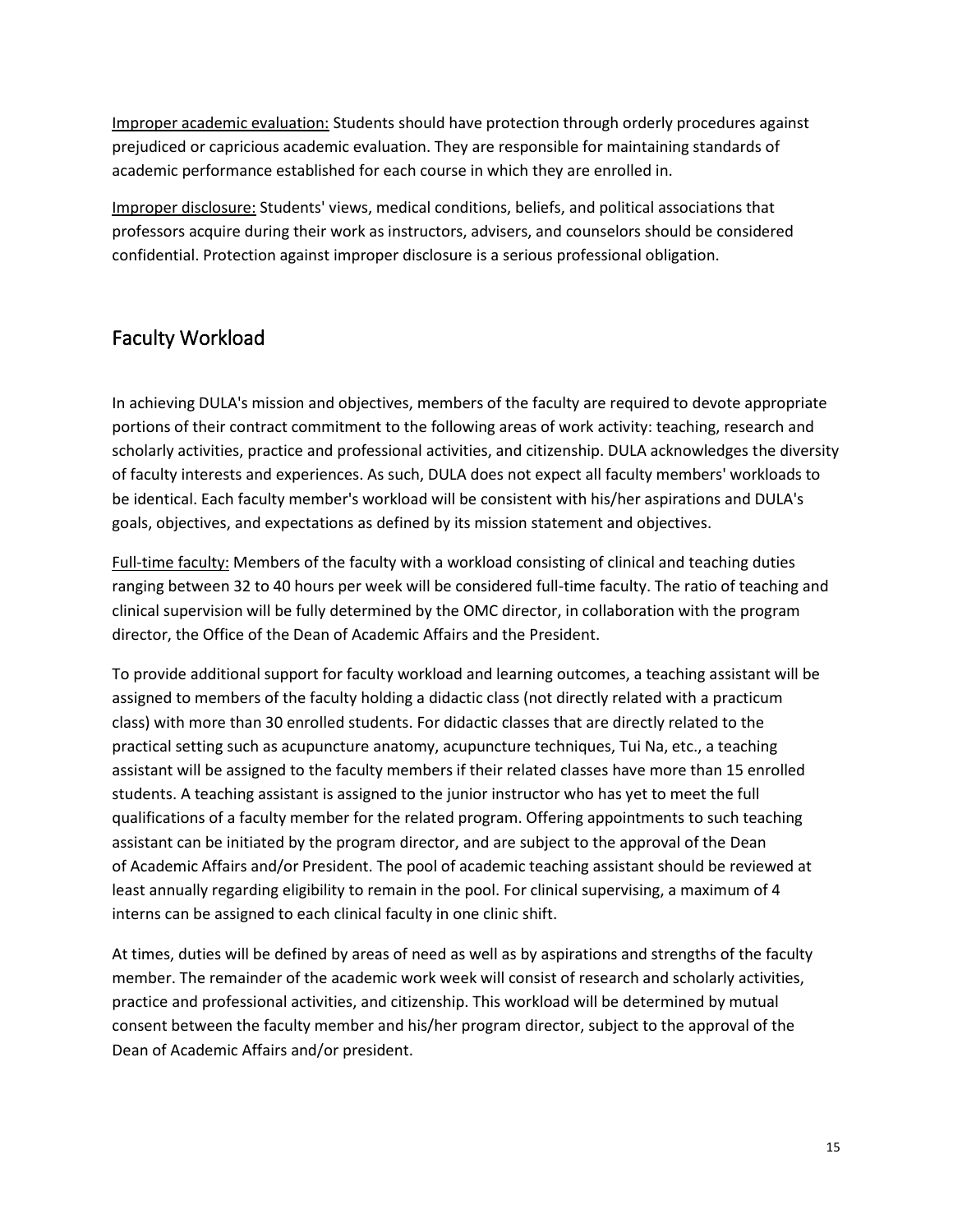Overage and load balancing: Subject to the approval of the program director and/or Dean of Academic Affairs, a faculty member's workload may vary from the number of credit hours.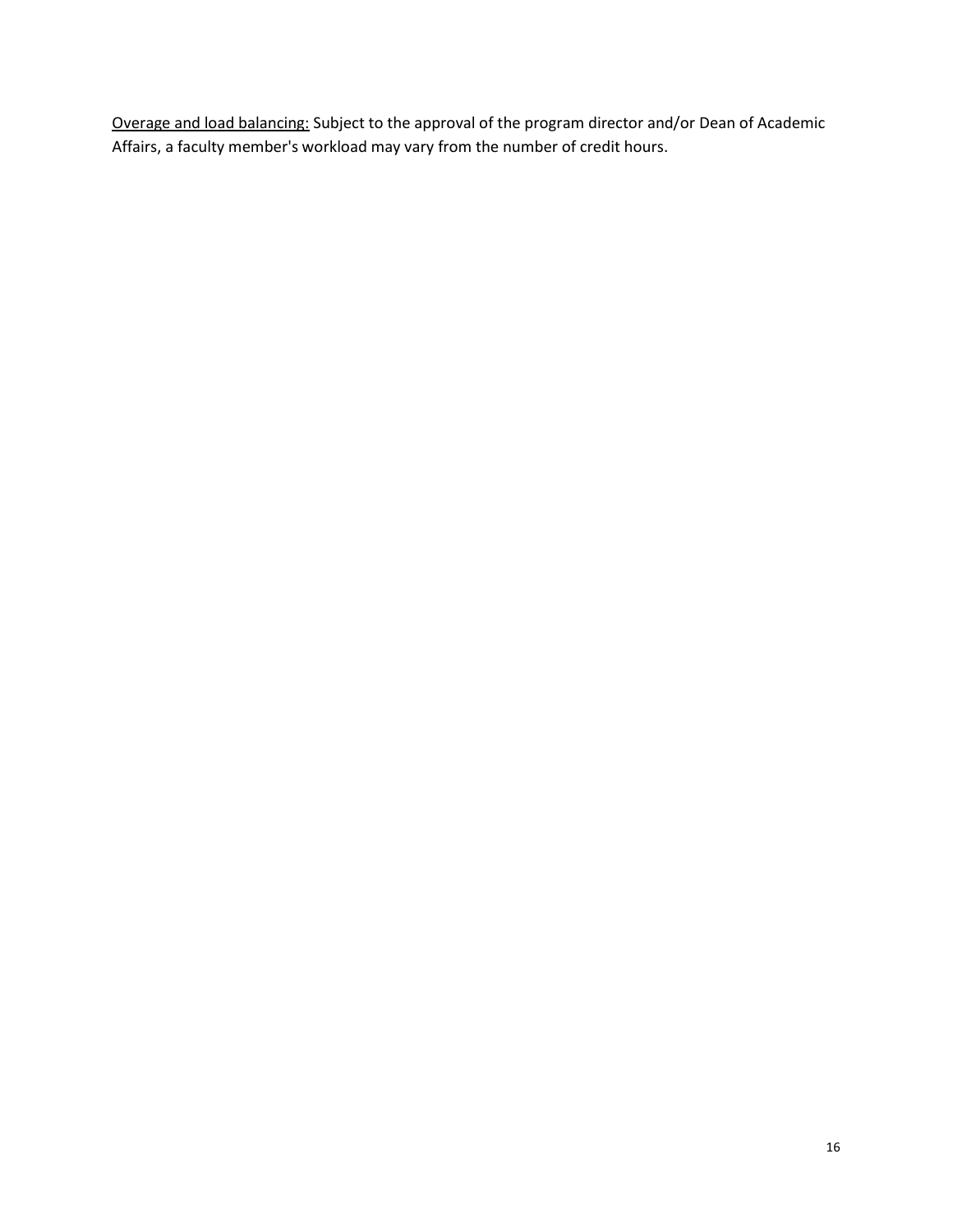## <span id="page-16-0"></span>FACULTY PERFORMANCE GUIDANCE

## Plan teaching sessions

The instructor understood the goals and objectives of the overarching academic program. Constructed a syllabus (course outline) which included a course description, as well as goals and objectives as they appear in the master course syllabus. Designed teaching sessions from the course syllabus or master's course syllabus.

## Courses description and learning objectives

The instructor understood, provided, explained, and emphasized the course description and learning objectives clearly to the students. The presented lesson was also related to the established course description and learning objectives. Accomplished the course description and learning objectives throughout the teaching.

## Courses delivery

The instructor presented materials that adhered to the curriculum. Shifted between lectures to small group activities, as well as questions and answers to provide more feedback and interactive engagement from the students. Led the discussion to encourage and deepen comprehensive, critical, and broad thinking. Prevented and/or terminated monopoly and off-track discussion. Summarized the discussions and related them to the course content. Maintained and used the time effectively.

## Sets expectations and establish purpose

The instructor established ground rules for class management and conduct, explaining to the students what was expected from them and what could be expected from the instructor. Provided and explained the detailed contents of the class syllabus to the students, explaining how the course related to other courses in the program, and why specific topics were being used in relationship with professional opportunities. Explained that students may be expected to know and understand things that may not be directly addressed in the classroom.

## **Assignments**

The instructor clearly stated the amount and level of in-class and out-of-class work expected from students as correlated in the class syllabus. Explained the purpose and what to expect from the assignments that were given in class. The given assignments clearly related to the course description and learning objectives.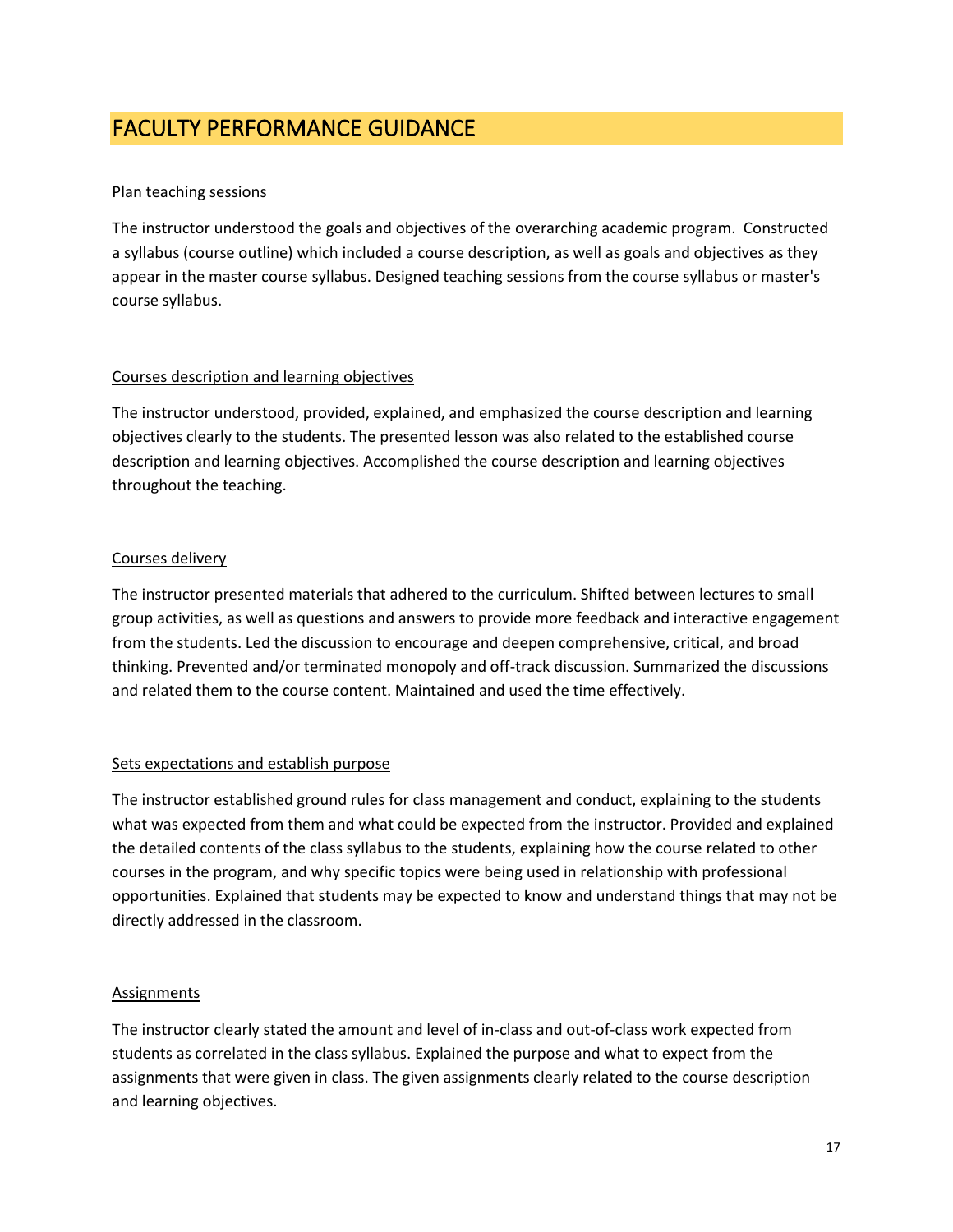#### Professionalism

The instructor was a good role model and professional practitioner/scholar. Maintained a professional appearance, attitude, resourcefulness, adaptability, and flexibility through well-prepared teaching materials and well-organized instructions. Maintained respectfulness toward the students.

#### Integrate principle for effective adult learning into the teaching

The instructor determined learners' understanding of the prerequisite material, and incorporated teaching activities that recognized and addressed these varied learning styles. Clarified students' motives to learn class material and, if needed, provided additional materials or exercises to improve the understanding of less knowledgeable students and challenge the abilities of more knowledgeable students. Developed problem-solving techniques and, if needed, provided appropriate supervision in practice activities conducted individually or in a pair/group.

#### Application

The instructor designed learning activities that reinforce the acquisition of course content (contentoriented activities) and its application (problem-centered activities). Used focused application to integrate new material and existing knowledge. Related the clinical activities to the subject of study. Discussed course material within the context of case studies and provided opportunities for reflection upon the application of new learning (i.e. asked learners to summarize how new knowledge could be applied to clinical practice).

## Variety

The instructor demonstrated knowledge of using various training tools to support his/her teaching. Used attention-gaining devices (i.e. beginning with challenging questions, illustrations, or examples), achieved learning objectives by using various instructional techniques (i.e. literature reviews, demonstrations, field trips, structured discussions), and instructional aids (i.e. power point, handouts, and internet). Designed learning activities (i.e. data gathering and analysis) that develop higher-order cognitive skills such as summarizing, synthesizing, analyzing, and applying. Designed learning activities to stimulate group interaction. Organized instruction to allow for demonstration and guided practice. Assigned work to small or large groups. Assessed student learning using different kinds of evaluations (i.e. papers, projects, tests, case studies).

#### Academic standard

The instructor demonstrated and set a high standard of academic performance for the students through an expert knowledge of the course materials and the ability to deliver the related course information to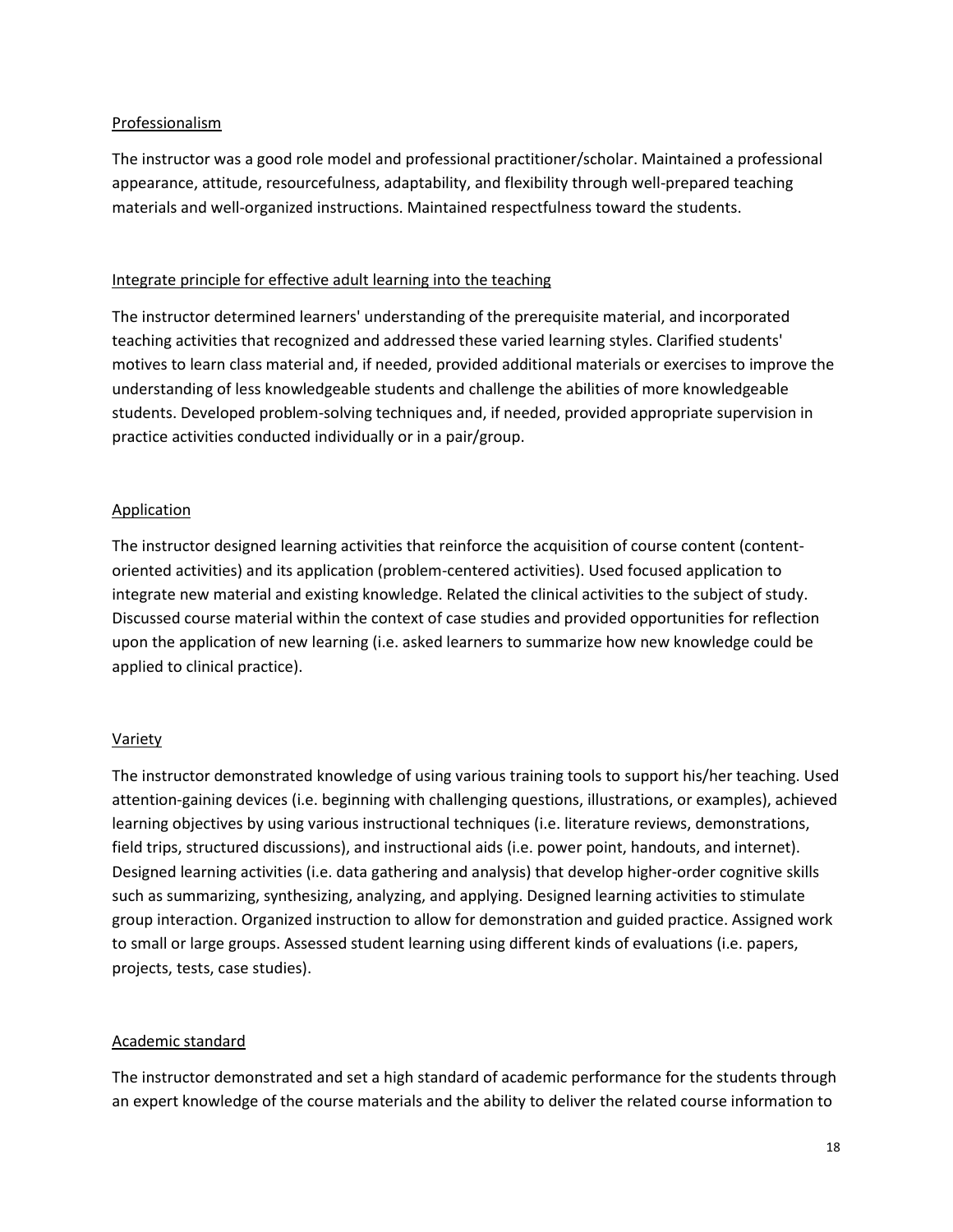students effectively. Presented the various relevant references through scientific, evidence-based research in delivering the course materials. Encouraged and supported the students in developing their research skills and actively applied evidence-based medicine through their learning activities.

#### Maximize and optimize learners' "time on task"

The instructor guided students to set challenging goals for their own learning, established and communicated systematic paper drafts, quizzes, and reviews to keep students on schedule and progress toward a clearly defined goal or objective. Communicated the importance of scheduling frequent and self-paced study sessions. Organized instruction around learning objectives specified in the syllabus, communicated the minimum amount of time students should spend preparing for a class. Provided periodic reviews or summaries of previously covered content. Required that students use libraries and other information resources appropriate for accomplishing learning objectives.

## Communication and cooperation

The instructor answer students' questions clearly. Encouraged students to ask questions as well. Asked open-ended questions that drew out relevant learner knowledge and experience. Encouraged classroom cooperation and created student project teams within a course. Provided the time, during which they remained available or approachable to the students.

## Assess student learning

The instructor, at the start of the course, explained the criteria for evaluating each graded course requirement and the weight of each requirement in determining the student's final grade. The grading system was clear and fair to the content and the learning objectives. Set a series of requirements such as attendance, multiple class assignments, regular quizzes, and class tests to allow the feedback of learning from students to guide them. Designed multiple assessments of learner performance that linked to the course goals and objectives. Provided opportunities for informal, non-evaluative feedback on the acquisition and application of new course material (i.e. solicit group responses, provided handouts with correct answers for self-checking). Distributed performance evaluation results throughout the course to provide ongoing feedback on the quality of each student's performance, including written comments specifying the strengths and weaknesses of each student's performance on a given assignment. Provided classroom exercises and problems which give learners immediate feedback about their performance. Solicit student feedback about class at multiple points during the course. Assessed student knowledge using more than one type of evaluation (i.e. multiple-choice questions, essay questions, projects). Returned the graded assignments in time.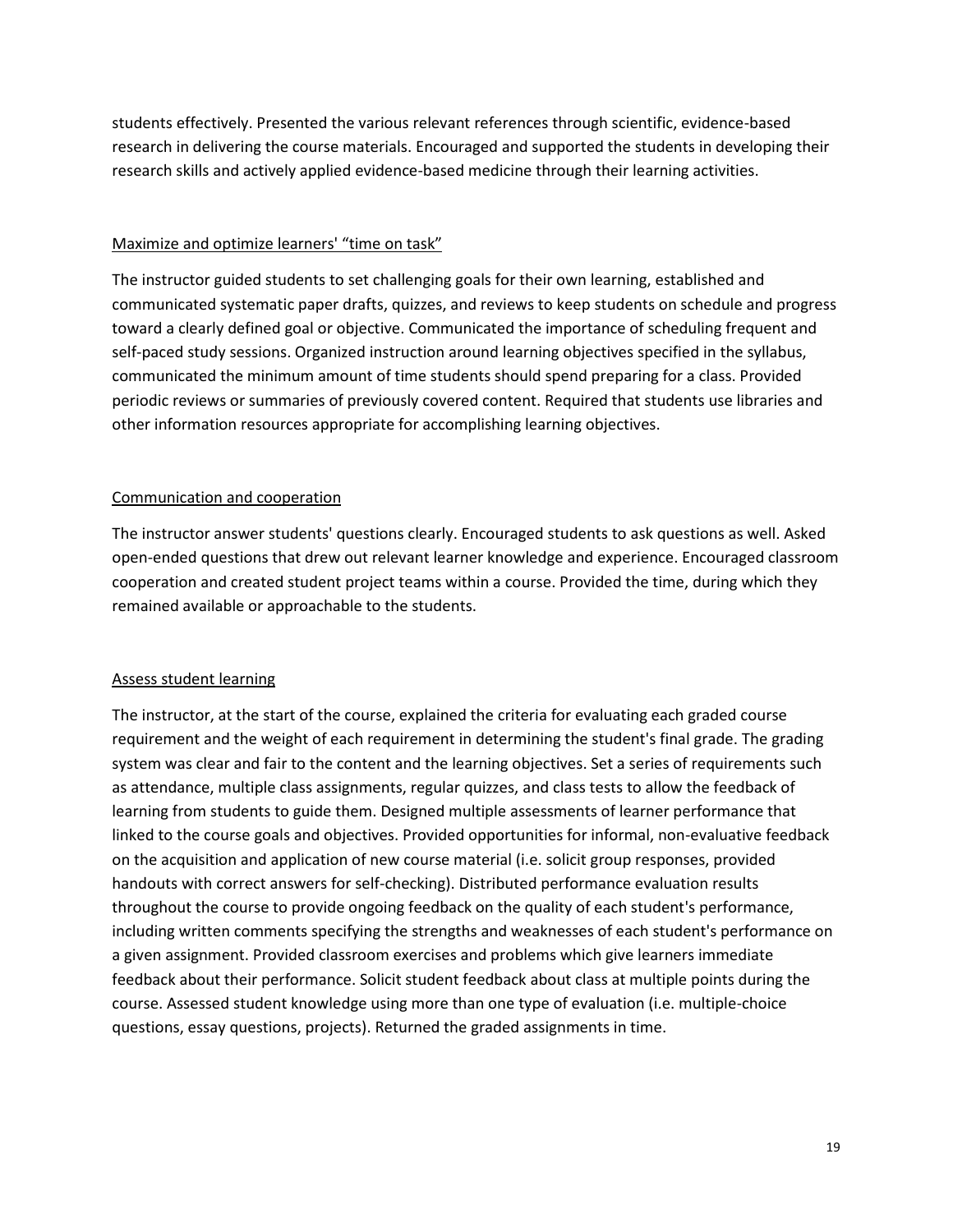## Monitor and self-evaluate teaching

The instructor maintained the awareness of verbal and non-verbal communication to give positive encouragement to students while conveying enthusiasm for the subject. Sought and used their own and/or student feedback in their self-evaluation. Conducted regular reviews of current research in the field to add to and/or update the class materials, quizzes, assignments, and any other tests.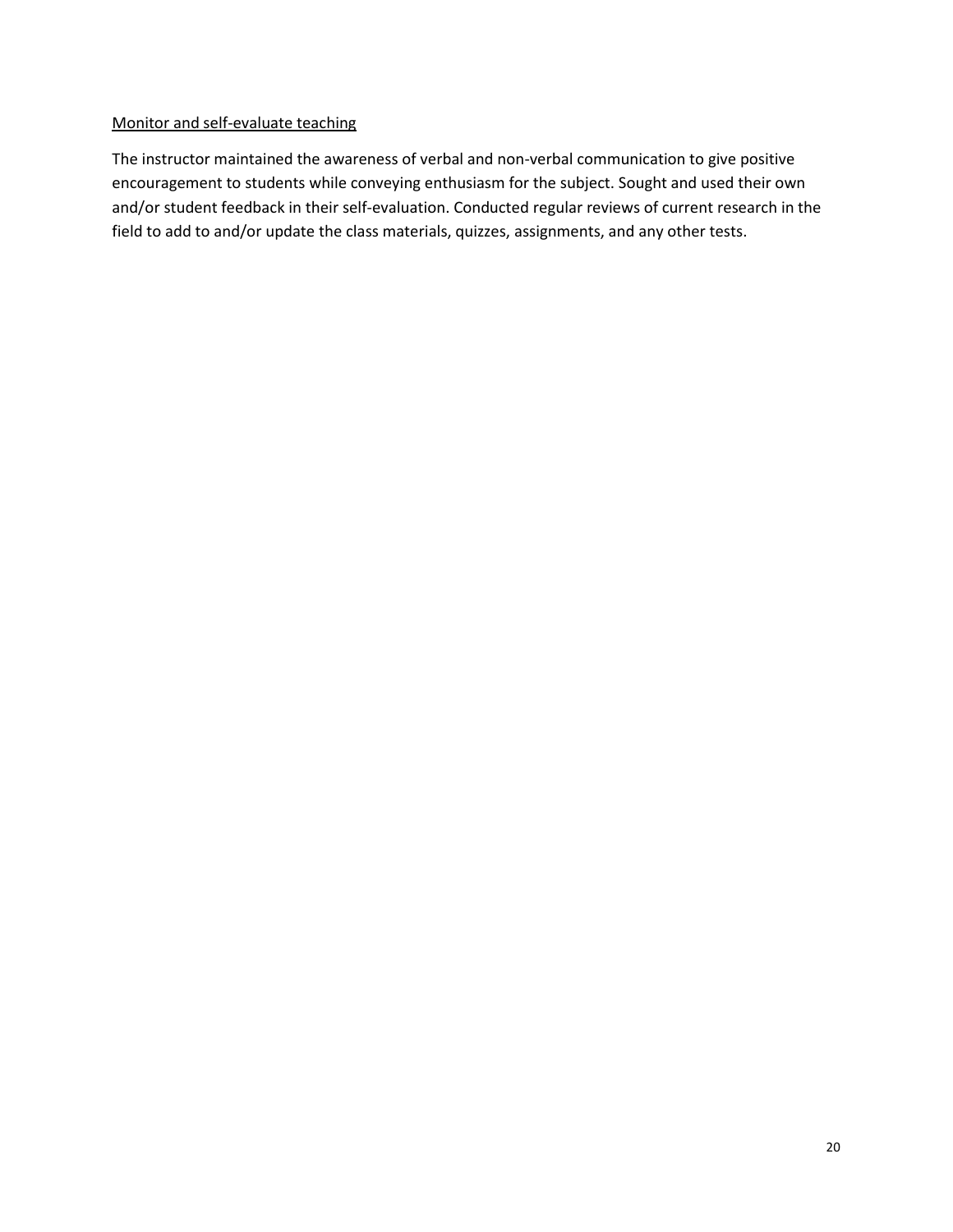## <span id="page-20-0"></span>FACULTY PERFORMANCE EVALUATION POLICY AND PROCEDURE

The evaluation processes provide a means to assess a faculty member's performance and a basis for decisions regarding reappointment and promotion. These processes also ensure quality instruction in the institutional programs.

Each faculty member shall be evaluated quarterly, or as deemed necessary by his/her program director and/or director of the DULA Oriental Medical Center. These evaluations are submitted to the Dean of Academic Affairs. The Dean, in conjunction with the President, the Associate Dean, and academic directors meet to review and finalize the results of the evaluation. In all cases, the President, as an executive academic leader is the final decision maker.

Discussions of the results of such evaluations occur as soon as possible after the evaluation of each faculty member. If their areas of improvement that have been identified, the Program Director meets with the faculty to discuss improvements and future options.

The didactic faculty are evaluated three different ways:

- 1. Adhering to faculty duties in the Faculty Handbook.
- 2. In-class peer observation.
- 3. Student evaluation of faculty.

DULA also conducts in-class peer observations at least once a year for each faculty member as a performance evaluation tool. The evaluation may be conducted by the President, Dean of Academic Affairs, Associate Dean of Academic Affairs, Program Director (s), and/or the Oriental Medical Center Director. Students also evaluate faculty. DULA's online Populi system allows DULA students to evaluate the faculty members and the course at the end of the quarter.

Clinical faculty (clinic supervisor) performance evaluation is done in three different ways:

- 1. Student evaluation of assigned clinic faculty members by the end of every quarter.
- 2. Quarterly in-shift peer evaluations.
- 3. The director of the Oriental Medical Center's biennial evaluation of clinic faculty.

Review and grievance: If the faculty member disagrees with his/her performance evaluation and/or its decisions, he/she may use the normal grievance process set forth herein.

DULA has established a set of different evaluation criteria, as follows:

- 1. Didactic faculty:
	- a. Effectiveness of teaching methods
	- b. Usage of appropriate teaching materials
	- c. Encouraging critical thinking
	- d. Effective communication skills
	- e. Adhering to high professional and academic standards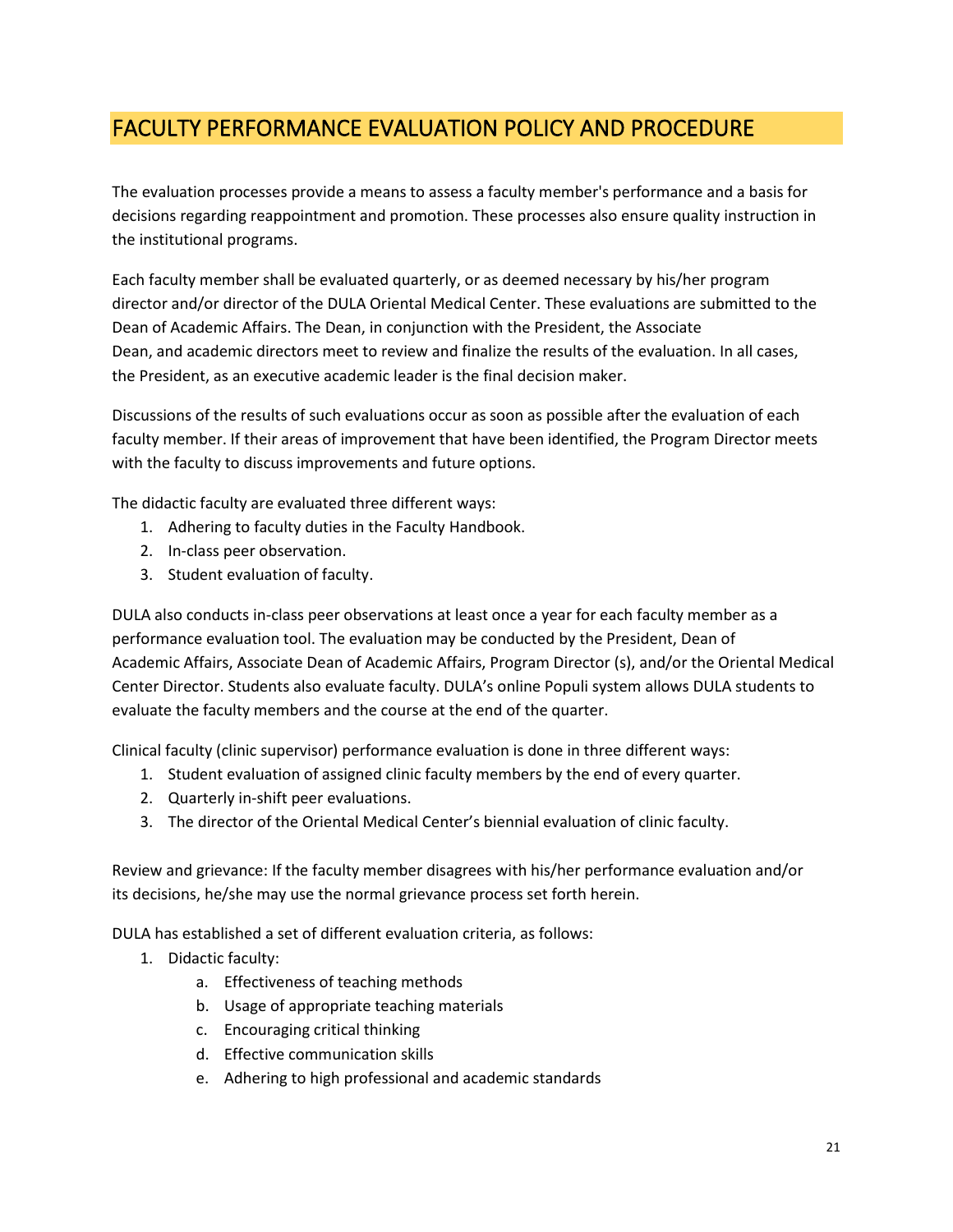- f. Effective assessment tools to ensure achievement of competencies with appropriate feedback
- g. Professionalism
- 2. Clinical faculty:
	- a. Punctuality on assigned shift and clinic meeting
	- b. Availability for students
	- c. Effectiveness teaching methods
	- d. Clinical knowledge and expertise for supervision
	- e. Compliance to the rules and regulations of DULA/OMC, including CNT, OSHA and HIPAA
	- f. Professionalism to students, staff, and patients
	- g. Effective communication skills with students and patients
	- h. Completion of assigned or requested work on time
	- i. Involvement with academic affairs to improving the quality of education and clinic Development

## <span id="page-21-0"></span>Reappointment

The faculty performance evaluation will play a major role in determining the reappointment of the faculty members. Each of the faculty members who in their result of the performance evaluation falls below the "satisfactory" level (60% or above), will receive a separate written notice regarding the requirement to improve their performance during the upcoming quarters of their teaching appointment. Faculty members who shall consistently fall below the "satisfactory" level will be required to meet for an interview with the Dean of Academic Affairs and/or HR committee, if applicable. If the related faculty members are again not able to meet the "satisfactory" level in the following quarter, DULA will then terminate their reappointment.

For the details of faculty performance guidance, please refer to the "Faculty Performance Guidance" section of this handbook. For the guidance of faculty duties, please refer to the list of duties in the "Faculty Rights and Duties" category.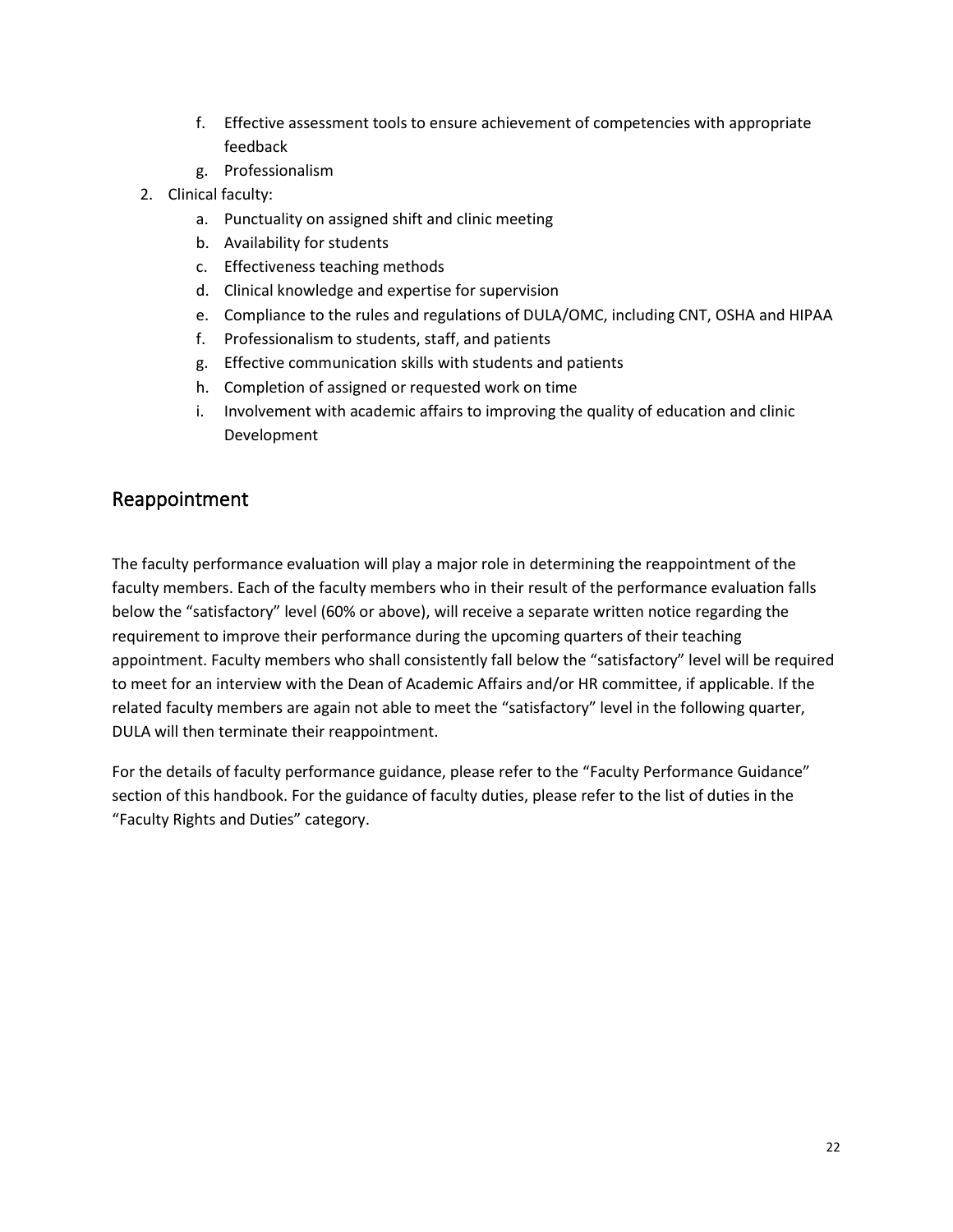## <span id="page-22-0"></span>FACULTY PERSONNEL POLICY

## <span id="page-22-1"></span>Personnel Records

DULA's office of the Chief Operating Officer, academic and/or other offices designated by the president shall store and maintain each faculty member's personnel file. This file will also function as the faculty member's employee file. It will contain the faculty member's employment applications, resumes, official academic transcripts, proof of licensure (if applicable), copy of W-4 form, copy of the I-9 form, and various records related to employment status as generated by DULA (i.e. letters of appointment, employment agreement, status changes, salary adjustments, performance evaluations). The file will be maintained in accordance with the same policies regarding employee access, privacy, and notification of changes in personal status as found in the employee handbook.

A list of documents ordinarily filed in the employee file follows:

- 1. Curriculum vitae
- 2. 2" x 2" photos
- 3. Emergency contact information
- 4. Proof of legal residency in the U.S.
- 5. Copy of Social Security Number or driver license or real ID
- 6. Copy of diploma
- 7. Official transcript from the highest degree institute attended or evaluation from DoED-recognized agency (if foreign equivalent)
- 8. Award Certificate (if applicable)
- 9. Interview Evaluation (if applicable)
- 10. Offer of Employment
- 11. I-9 (if applicable)
- 12. W-4, 1099 or W-9 form
- 13. Acknowledgement of Receipt of Employment Handbook
- 14. Acknowledgement of Receipt of Faculty Handbook
- 15. FERPA agreement
- 16. Employee Acknowledgement of Receipt of Unlawful Harassment, Discrimination and Retaliation and Personal Appearance and Behavior Policy
- 17. Acknowledgment of Receipt of OMC Handbook (Clinic Employee only)
- 18. Completion of DULA Policy Training (FERPA, Title IX, HIPAA, OSHA)
- 19. Recommendation letter (optional)

The Chief Operating Officer shall maintain a personnel file for each faculty member. Apart from the employee file, the didactic / clinical faculty member folder is also created for each faculty member and stored in the office of the Dean of Academic Affairs and/or other offices designated by the president.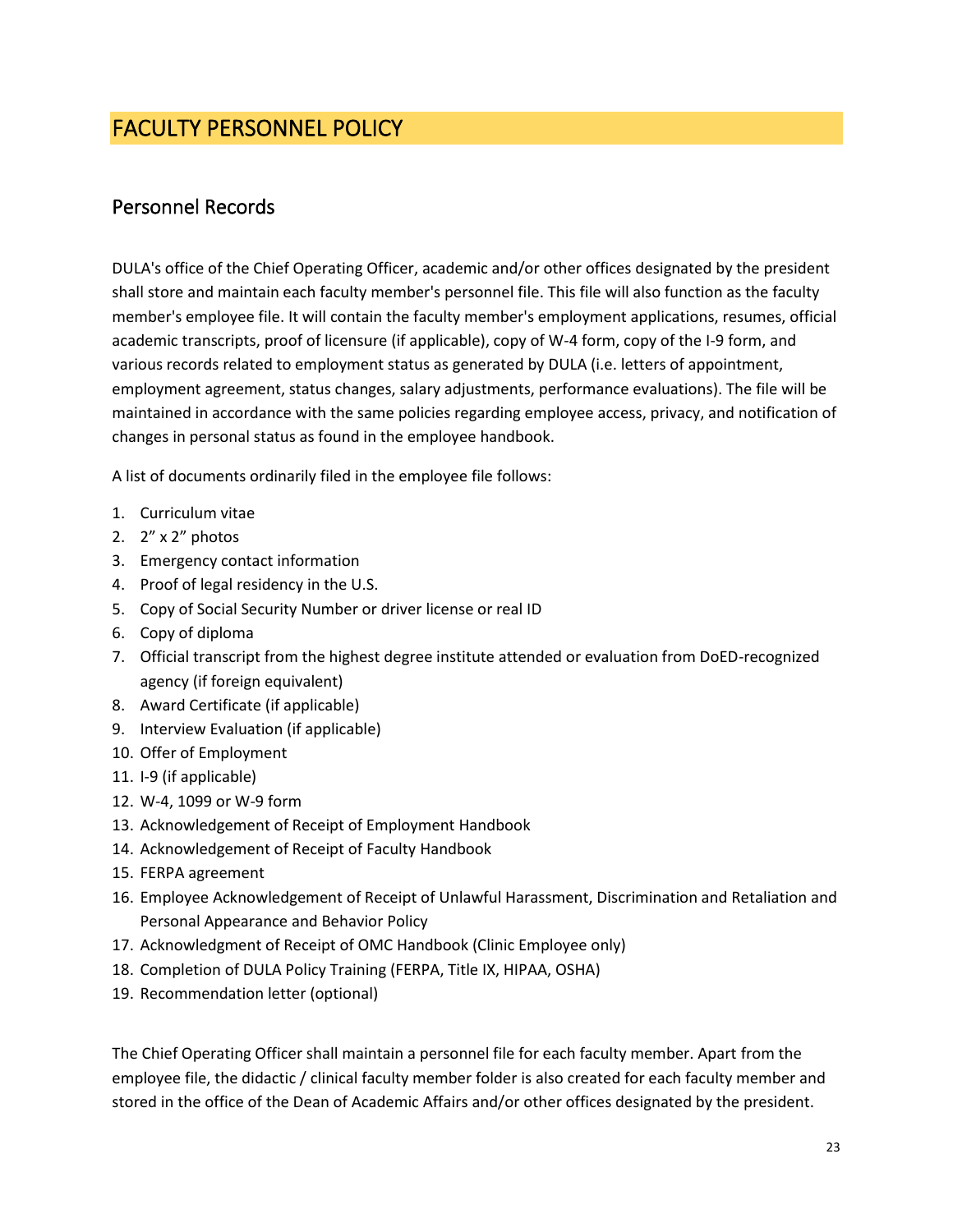The faculty folder will help ensure that common information of each faculty member is regularly updated and kept in maintenance.

The documents ordinarily filed in the didactic / clinical faculty folder are as follows:

- 1. Faculty contact information
- 2. Copy of professional license and/or verification
- 3. Faculty employment agreement that includes the job description and duties of faculty members
- 4. Faculty development plan
- 5. Malpractice insurance document (Clinical faculty only)
- 6. Copy of CPR and First Aid Training Certification or Card (Clinical faculty only)
- 7. OSHA Training Agreement (Clinical faculty only)
- 8. Hepatitis B Vaccination document (Clinical faculty only)
- 9. HIPAA Training Agreement (Clinical faculty only)

Personnel File changes: The Dean of Academic Affairs shall notify a faculty member of any relevant documents being placed in the personnel file. Faculty members shall have the right to review the contents of his/her file at any time and, with the mutual consent of the Dean of Academic Affairs, may add or delete documents. Deletion of documents relevant to the terms and conditions of employment must have additional approval of the president.

File retention: All employment files are maintained in either the office of the Dean of Academic Affairs and/or office of the Chief Operating Officer for a period of 5 years after a faculty member leaves DULA.

## <span id="page-23-0"></span>Faculty Benefits

DULA faculty members are entitled to all the benefits procedures set forth in the applicable DULA employee handbook. DULA faculty members may also receive a beneficial rate related to any Continuing Education (CE) courses that are offered by DULA.

DULA faculty members will also be entitled to the professional development benefits procedure as follows:

- 1. All DULA full-time and part-time staff and faculty members are encouraged to register with the professional growth activities such as seminars, workshops, training, certification programs, continuing education, etc.
- 2. All DULA full-time and part-time staff and faculty members will be allowed the benefits of \$100.00 per year, to be used for such professional growth activities.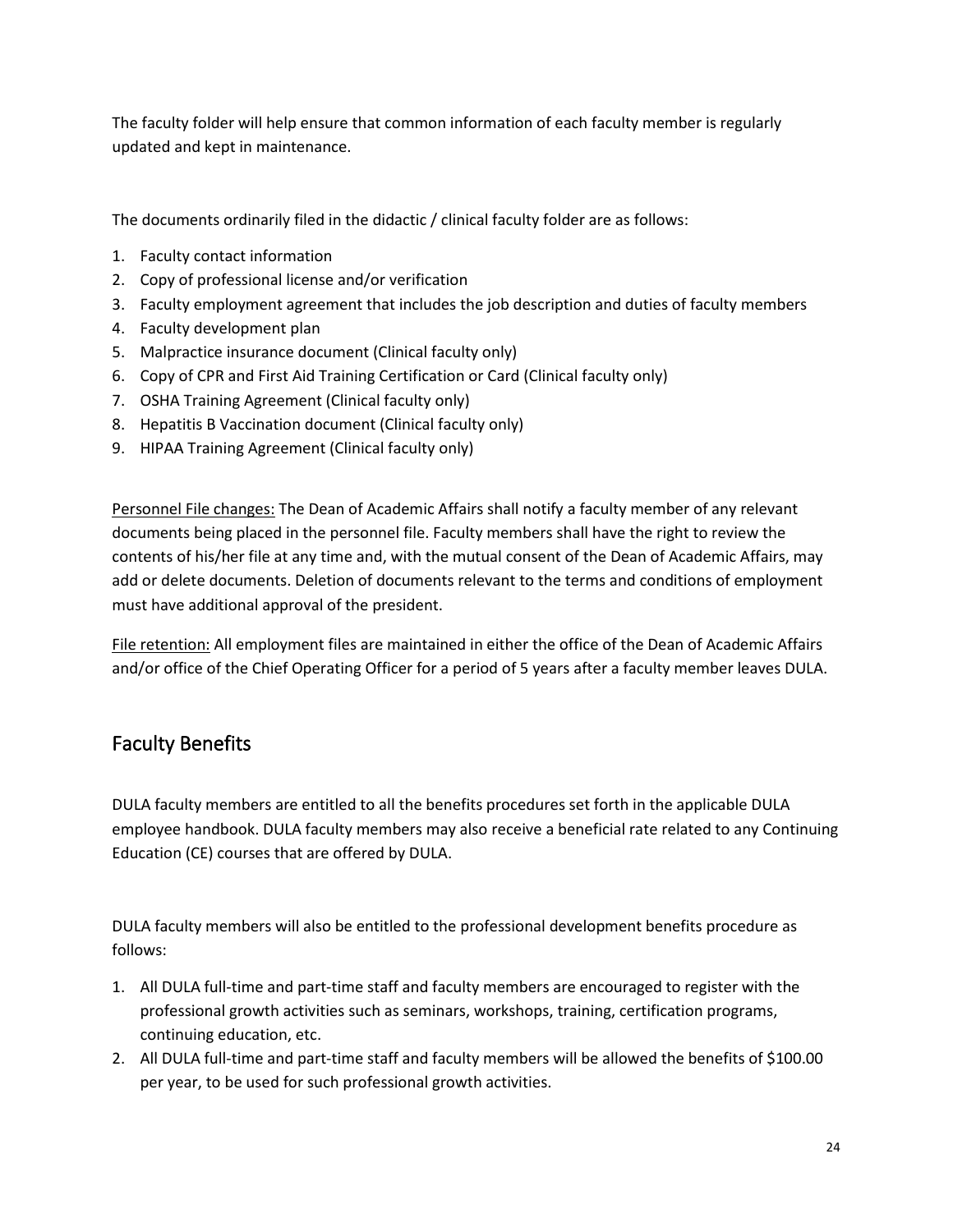- 3. All staff and faculty members need to submit their request regarding this professional activity, attached with the activity brochure, in order to receive the approval from the DULA human resources (HR) committee to the entitled professional growth benefits.
- 4. After they have participated in the activities, all staff and faculty members who received professional growth benefits will need to report to the DULA HR committee with a summary of what they learned and a copy of the activity certificate and payment receipt.
- 5. Apart from this benefit, DULA will also review each requested professional growth activity from the staff and faculty members. If the activities are determined to have a very good impact to the school, DULA may request to reimburse all the expenses of the related staff and/or faculty members. After they have participated in the activities, the staff and/or faculty members who agreed to this request will then be required to report to the DULA HR committee with a summary of what they learned and a copy of the activity certificate and payment receipt. Furthermore, he/she will also be required to hold in-service training to present the materials that he/she learned from his/her activities to all DULA staff and/or faculty members.
- 6. Faculty are also entitled to either free or discounted participation in DULA sponsored CEU events.
- 7. Faculty may submit a request to sit in any classes, especially at the advanced doctoral level.

Faculty academic position and salary ranking system:

- 1. Professor Qualifications:
	- a. DULA didactic and/or clinical faculty member who:
		- Has been teaching in his/her field of expertise for more than 10 years.
		- Holds a doctoral degree in the area of his/her teaching.
		- Maintains a high level in the faculty performance evaluation.
	- b. Benefit:

DULA faculty members who are promoted to this position are eligible for the first level of the faculty salary, as set by DULA.

c. Procedures:

Qualified faculty member may submit his/her written request for the promotion of this position to the Dean of Academic Affairs. The Dean will review the record of faculty performance in DULA and bring it to the academic committee meeting. It is very important for the faculty member to maintain his/her faculty performance at a high level. Once the academic committee meeting approves the request of the promotion for the qualified faculty member, the recommendation will then be brought to the executive committee meeting, which will give the final approval.

- 2. Associate professor Qualifications:
	- a. DULA didactic and/or clinical faculty member who:
		- Has been teaching in his/her field of expertise for 7 to 10 years.
		- Holds a doctoral degree in the area of his/her teaching.
		- Maintains a high level in the faculty performance evaluation.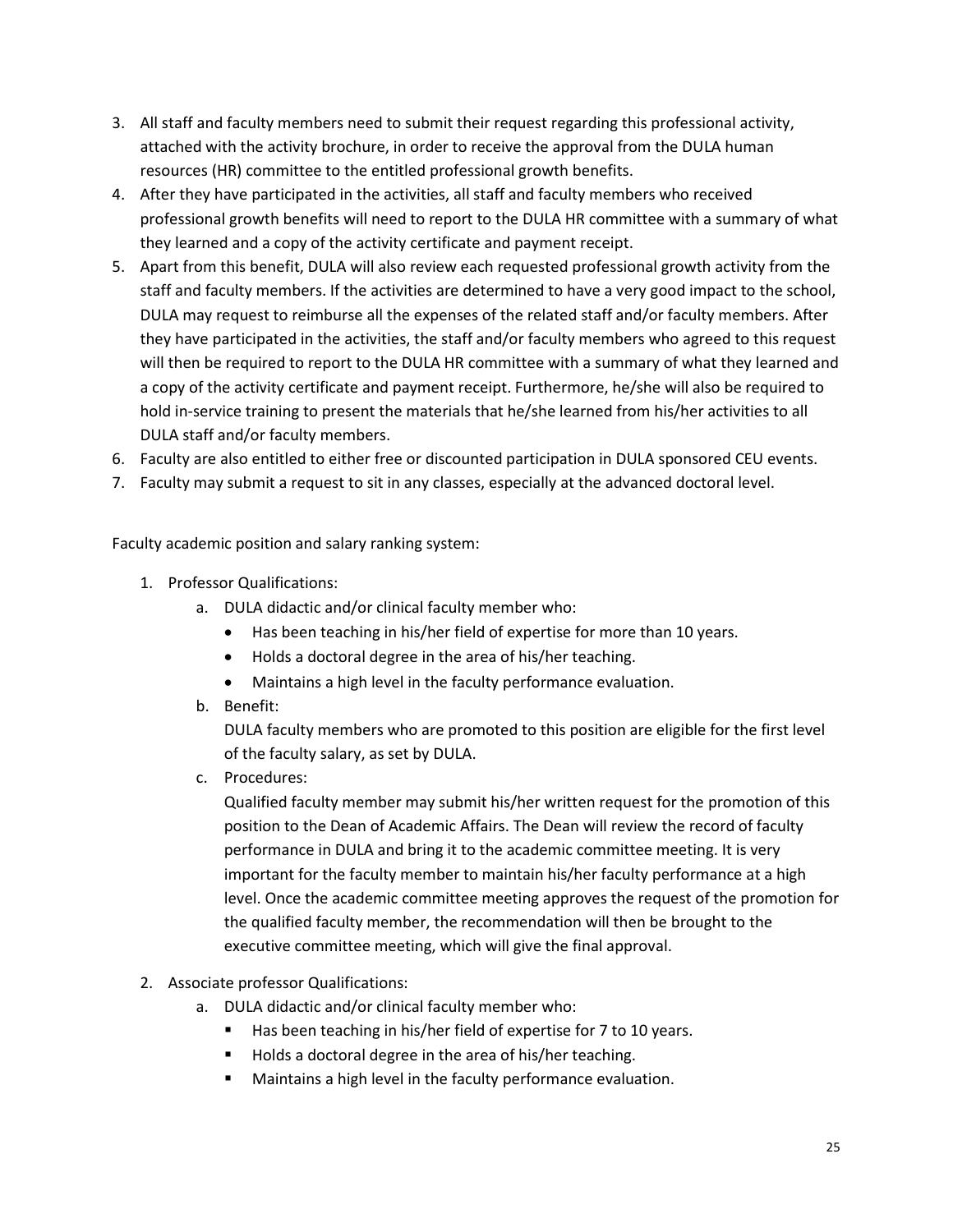b. Benefit:

DULA faculty members who are promoted to this position are eligible for the second level of the faculty salary, as set by DULA.

c. Procedures:

The qualified faculty member may submit his/her written request for the promotion of this position to the Dean of Academic Affairs. The Dean will then review the record of faculty performance in DULA and bring it to the academic committee meeting. It is very important for the faculty member to maintain his/her faculty performance at a high level. Once the academic committee meeting approves the request of the promotion for the qualified faculty member, the recommendation will then be brought to the executive committee meeting, which will give the final approval.

## 3. Instructor Qualifications:

- a. DULA didactic and/or clinical faculty member who has been teaching in his/her field of expertise area for less than 7 years since his/her first teaching appointment and does not hold a doctoral degree in the field of expertise of the area of his/her teaching shall be given the title of instructor.
- b. Benefit: Instructors are eligible for the third level of the faculty salary, as set by DULA.
- 4. Special promotion:

DULA may reward faculty members for recognition of their outstanding and extraordinary academic accomplishments during their academic career. Nominated by the academic committee and based on evidence of special merit, they may be promoted to the appropriate level by the approval of the executive committee, regardless of their eligibility for promotion.

## <span id="page-25-0"></span>Faculty Absences and Leaves

Absences and leaves: A faculty member is expected to conduct all his/her scheduled classes. Paid time off for full-time teaching faculty members are expected to be taken during recesses (i.e. quarter breaks). These recesses include winter, spring and summer breaks. DULA observes holidays as listed in the employee handbook. Faculty members are not required to conduct classes or to perform any other duties on days that DULA is officially closed.

When a faculty member takes a leave other than sabbatical (i.e. sick leave, jury duty, military duty) while classes are in session, he/she shall follow the appropriate procedures set forth in the employee handbook. He/she shall also discharge his/her responsibilities to his/her students. In cases of emergency or other unanticipated absence, he/she shall notify the Dean of Academic Affairs and/or the program director as soon as possible, allowing time for a substitute to conduct the class session. During any kind of leave, the faculty member should arrange for a substitute, with prior approval from and in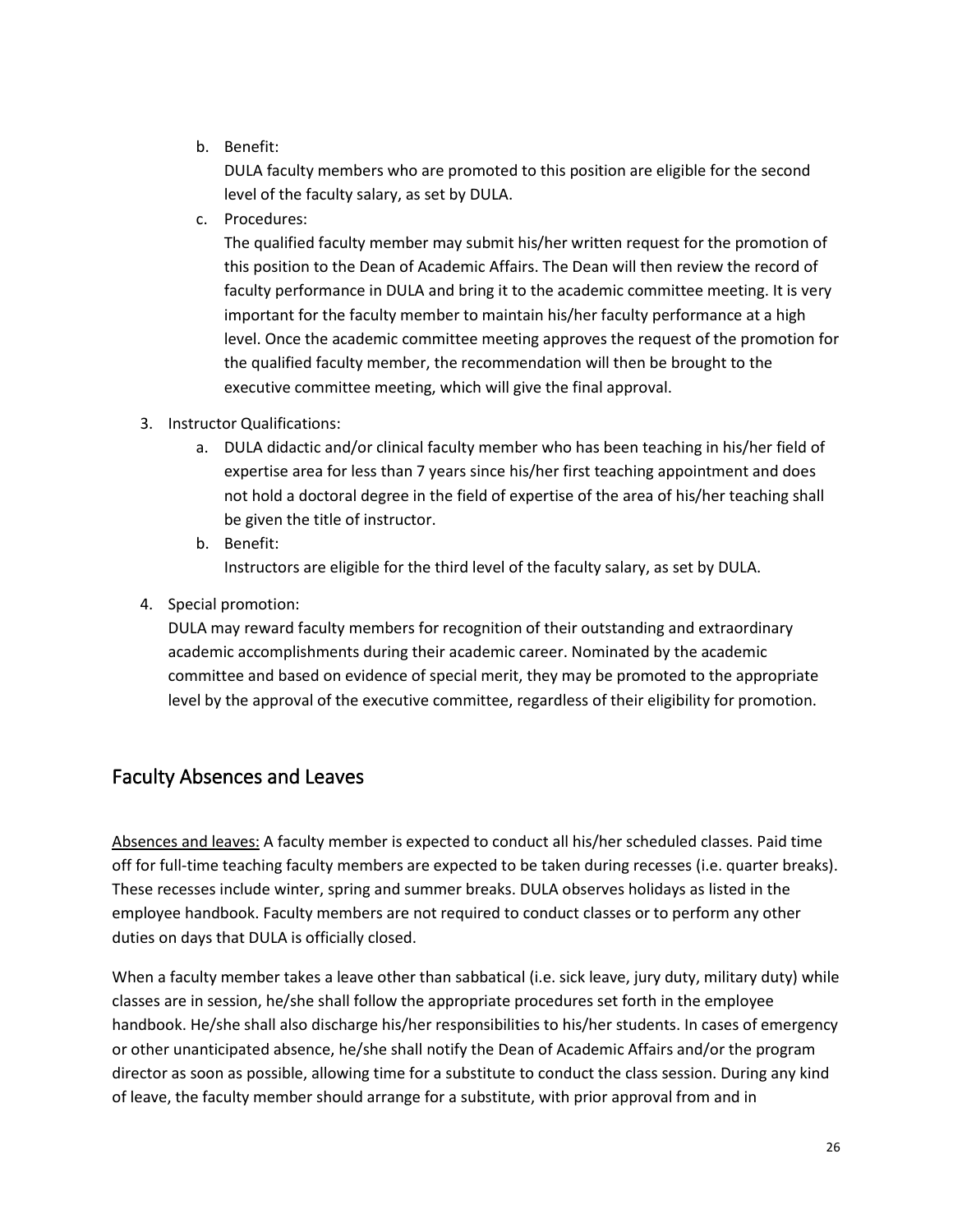consultation with the Dean of Academic Affairs and/or the program director. If a substitute cannot be arranged and classes are canceled as a result, the faculty member must make up the time and/or academic content missed upon his/her return to class.

## <span id="page-26-0"></span>Procedures for separation

Resignation: A faculty member may resign prior to completion of his/her letter of appointment and/or employment agreement by giving one term's notice and leaving at the end of the term or at a time approved by the Dean of Academic Affairs, program director, and president.

Layoff: Layoff is a severance action by DULA terminating the services of a faculty member, without prejudice to performance, before expiration of his/her letter of appointment. Layoff may result from academic restructuring, program changes, financial circumstances, or other emergency situations.

Academic program changes: Layoff may occur as a result of major changes in curriculum requirements or restructuring of an academic program. Such decisions reflect long-term judgments that will enhance the educational mission of DULA.

Layoff procedures for specific faculty: After collaboration with the program director, the DULA and/or faculty committees, Dean of Academic Affairs, and program director shall make layoff recommendations to the president, who shall make the final decision.

Progressive discipline: Dismissal for cause due to performance-related issues shall be preceded by a written warning/admonition by the appropriate administrative office describing the alleged performance deficiency and warning that a faculty member's status is in jeopardy. The warning should also inform the faculty member of the period within which performance deficiencies are expected to be corrected. Failure and/or refusal to correct the deficiency may result in application of sanctions, including suspension, dismissal, and removal from a course during the quarter. Faculty members are advised that some conduct is serious enough to justify immediate suspension or dismissal and is not subject to progressive discipline.

Suspension: When justified, the president may suspend a faculty member without previous citation or warning. If a faculty member is suspended, it may result in partial or total discontinuance of all salaries and benefits, suspension of all promotion and salary increments, and temporary suspension or withdrawal of all faculty privileges. A suspended faculty member may pursue the grievance procedure in this handbook. If exonerated, he/she will receive any pay and benefits withheld during the suspension period within five working days of the decision exonerating him/her.

Precautionary suspension: This will temporarily separate a faculty member if the president determines that there is a strong probability that a faculty member's continued presence at DULA poses an immediate threat of harm to DULA, its constituencies, or any part of the DULA community. Suspension will last if a threat of harm continues, or until dismissal for cause.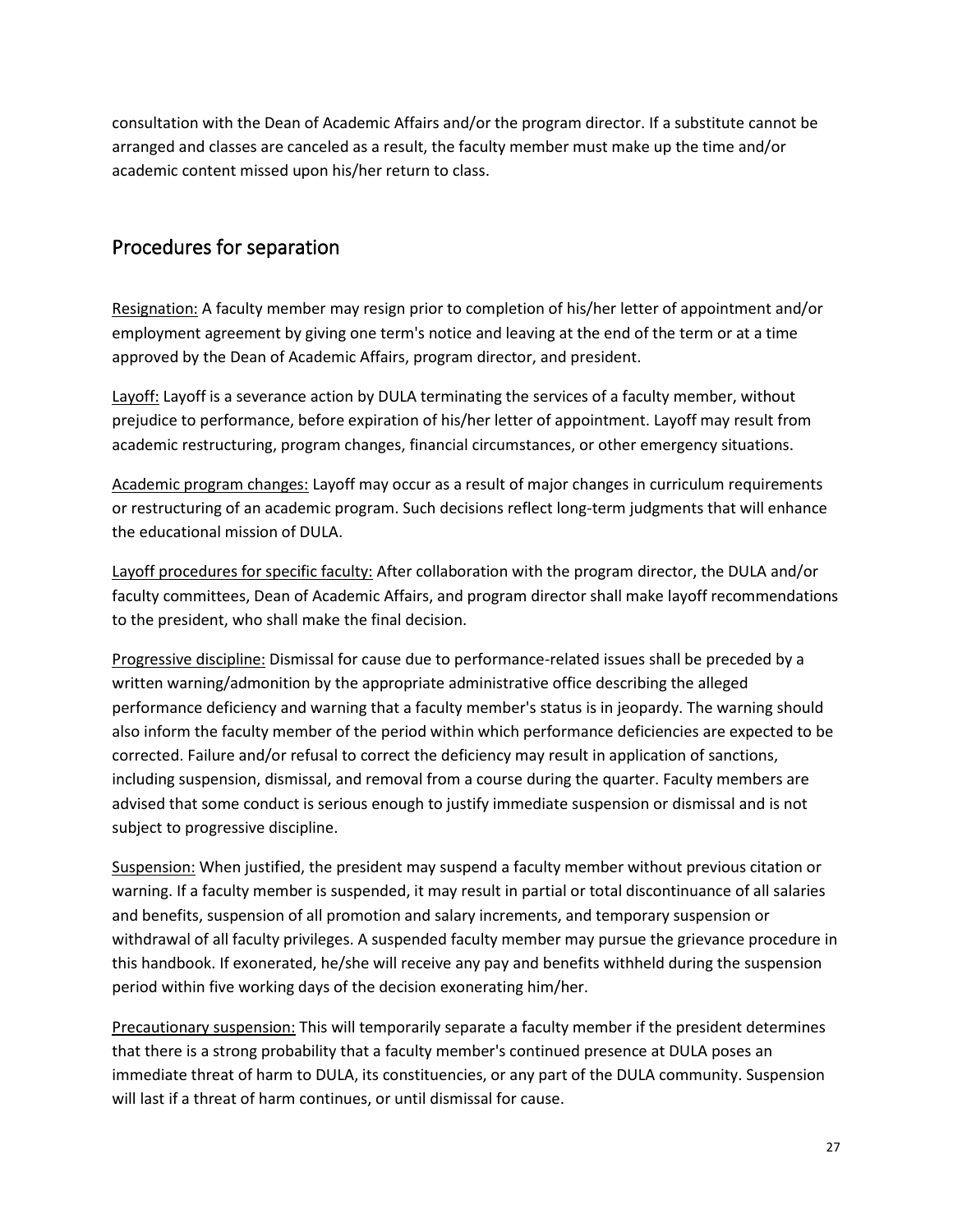Disciplinary suspension: This will be ordered by the president as disciplinary action, to emphasize the seriousness of faculty misconduct or violation of DULA's policies. This will last for a period reasonably related to the nature and extent of the misconduct or violation.

Dismissal: This is a severance action where DULA terminates the services of a faculty member for cause before expiration of his/her letter of appointment and/or employment agreement. In these cases, corrective procedures under DULA's progressive discipline policies should be followed before formal dismissal proceedings are initiated. Causes include, but are not limited to, the following:

- 1. Failure to fulfill and/or continual neglect of the academic, clinical, or professional duties and obligations of a faculty member's position in a satisfactory manner.
- 2. Professional and/or personal misconduct.
- 3. Falsification of credentials (education or experience) or other educational documents.
- 4. Failure to provide or secure required official records of earned degrees and/or licensure.
- 5. Professional incompetence and/or clinical malpractice.
- 6. Violation of the rights and freedoms of fellow faculty members, administrators, or students, including sexual or other illegal harassment.
- 7. Conviction of a felony or other criminal act.
- 8. Failure to follow the canons and professional ethics of the acupuncture and oriental medical profession in California.
- 9. Failure to follow institutional policies and guidelines set forth in all current official DULA publications or documents and this handbook, or as instructed by an appropriate DULA official.

Dismissal Procedures: The procedure for dismissal shall include the following steps:

- 1. Confidential written notice to the faculty member by the president of probable initiation of dismissal proceedings, including a specific statement of charges as well as the faculty member's rights.
- 2. Discussion between the faculty member and appropriate administrator in an effort to reach a mutually acceptable resolution.
- 3. If, after the above is completed, no resolution is attained and DULA decides to begin formal dismissal proceedings, the faculty member shall receive a written dismissal notice with a statement of charges described with reasonable specificity by the president.

Review of dismissal: After completion of the dismissal procedure, the president may elect to impose a lesser disciplinary action such as suspension with or without pay, oral or written reprimand, or reassignment.

Grievance procedure and binding arbitration: A faculty member who has been dismissed is entitled to use the grievance procedure described in this handbook. If the dispute is unresolved following the completion of those procedures, DULA and the faculty member may submit the matter to binding arbitration, pursuant to the expedited rules of the Judicial Arbitration and Mediation Service (JAMS), as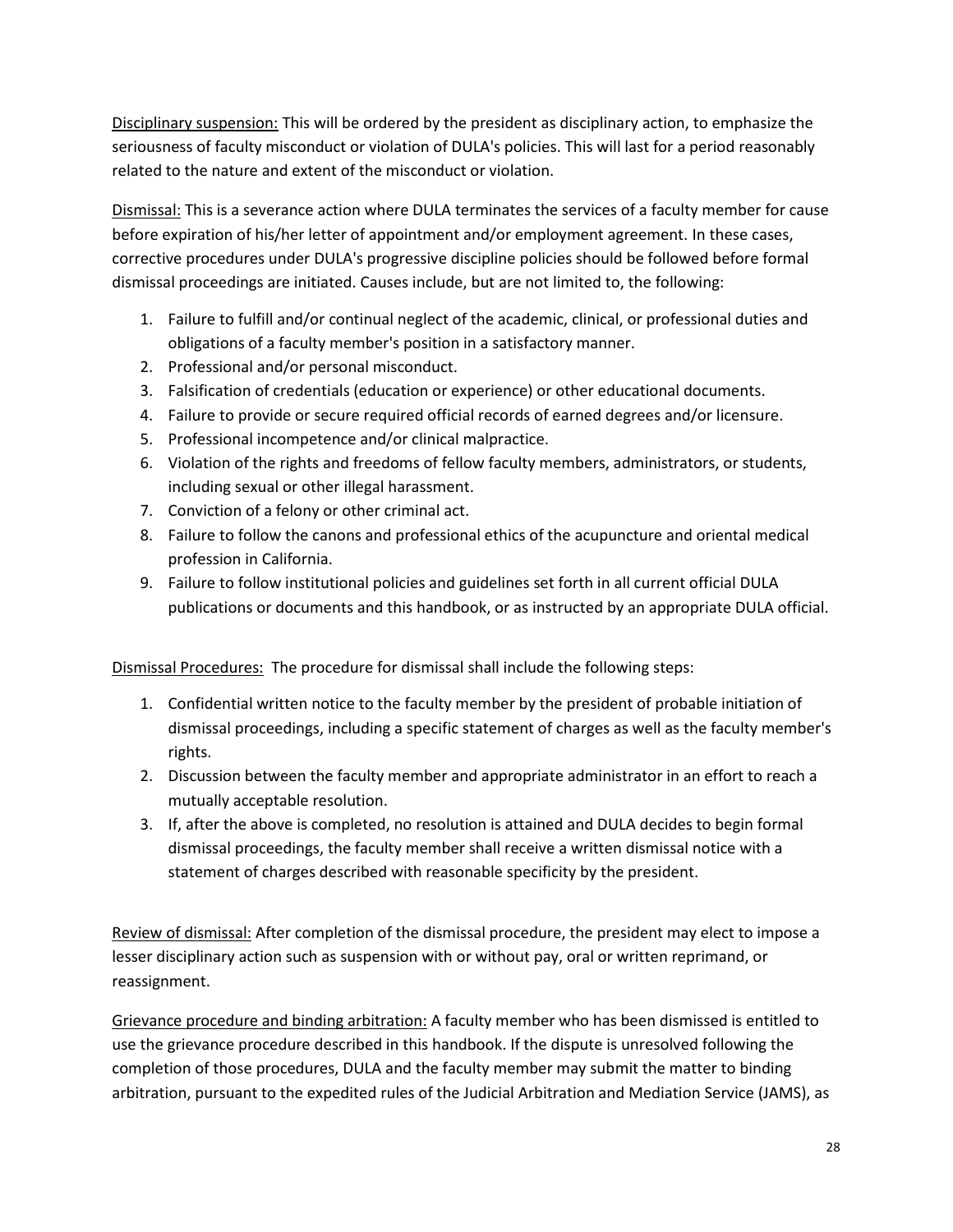the sole means of adjudication. The arbitrator's decision will be final and binding. Arbitration costs shall be shared equally by the parties. The arbitrator's authority shall be limited to interpreting DULA's policies, procedures, handbooks, and appointment letters/employment agreements. The arbitrator shall not have the authority to add to or modify any of these policies, procedures, or documents.

## <span id="page-28-0"></span>CONFLICT OF INTEREST

Faculty members are encouraged to engage in outside professional activities related to their academic specialties. However, faculty involvement in the management of private companies requires that faculty not engage in any activities that create the appearance of the possibility of a conflict of interest.

Acceptance of gifts: DULA staff, including faculty, supervisors, and their immediate family members shall not solicit, accept, or retain personal benefit from any student, patient, or vendors with whom DULA is doing business or from any individual seeking to do business with DULA. In this context, a personal benefit is regarded as any type of gift, gratuity, favor, service, fee, or compensation—anything of monetary value. Specific exceptions to the personal benefit prohibitions are made if there is no reasonable likelihood of improper influence in the faculty member's performance of duties on behalf of DULA. Any personal benefit received is to be reported to the program director and/or Dean of academic affairs, who will review the situation and instruct the faculty member as to the appropriate course of action.

Confidentiality: Safeguarding confidential information for DULA and its students and patients is essential. It is the policy of DULA that confidential information acquired by a staff member through his/her employment must be held in the strictest confidence. Personal information concerning students and patients should be released only with their written consent, or by subpoena or court order. Confidential information about students and patients should never be discussed with anyone outside DULA, and, within DULA, only with those who have a legitimate need to know. Faculty members are responsible for familiarizing themselves with th[e Health Insurance Portability and Accountability Act of](http://www.cms.hhs.gov/hipaa)  [1996 \(HIPAA\).](http://www.cms.hhs.gov/hipaa)

## <span id="page-28-1"></span>STUDENT CONDUCT AND DISCIPLINE PROCEDURE

Students are members the DULA community, as well as members of the local community at large. Like faculty, they have certain rights and responsibilities. Students are expected to comply with all state laws as well as with DULA policies and regulations. Upon enrollment, students shall receive and will be subject to the DULA student handbook. All faculty members are provided a copy of the same. Faculty members are also responsible for being conversant with the various grounds for imposing student discipline, as well as for knowing the different types of disciplinary actions which may be imposed, all of which are set forth in the DULA student handbook.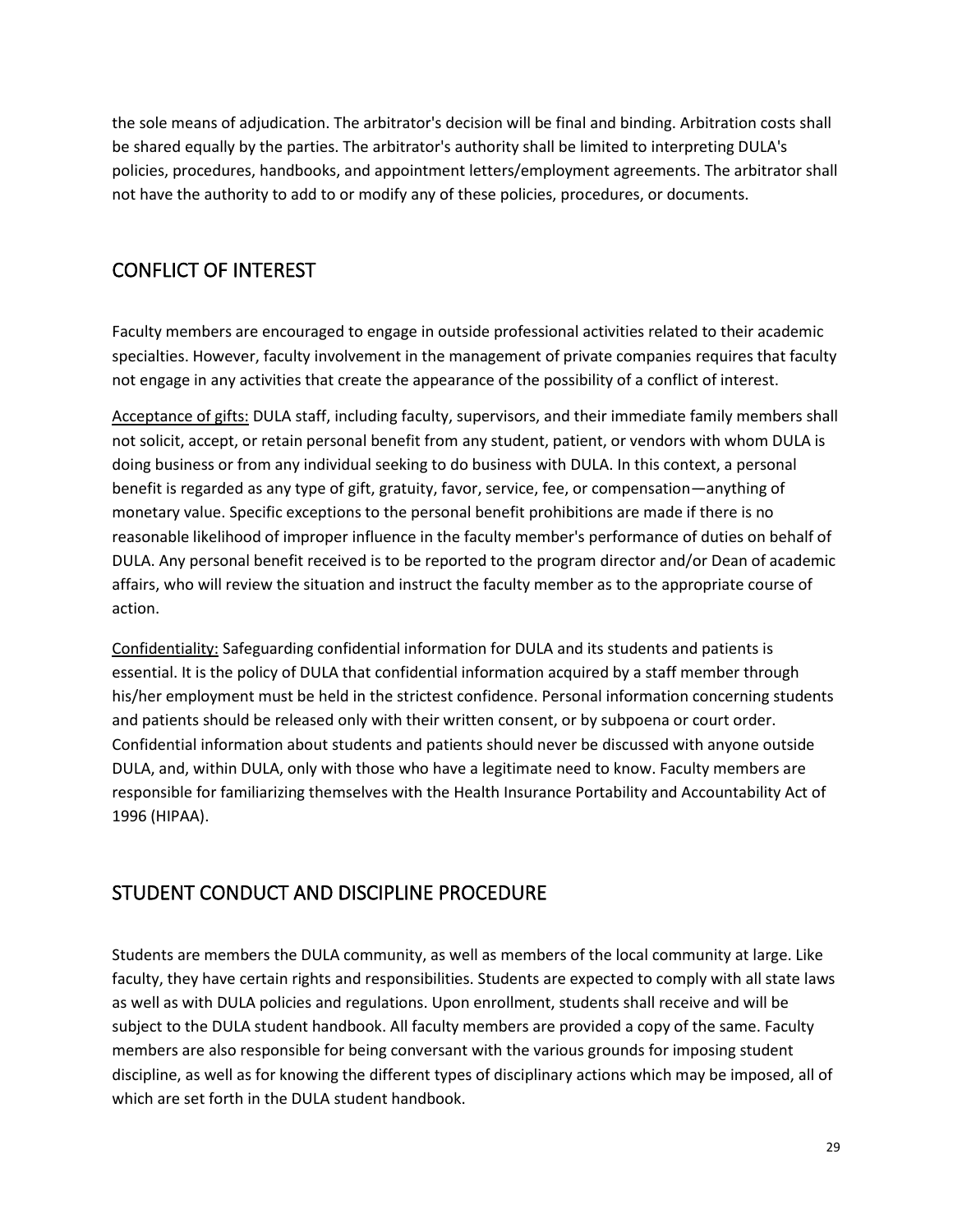Student discipline procedures: Procedural due process is basic to the proper enforcement of DULA policies and procedures.

All students shall be given formal written notice—including a brief statement of the factual basis of the charges, the DULA policies or regulations allegedly violated, and the time and place of a hearing—within a reasonable time before the hearing.

The opportunity will be provided for a prompt and fair hearing in which DULA shall bear the burden of proof, and at which time the student shall have the opportunity to present documents and witnesses, as well as confront and cross-examine witnesses presented by DULA. No inference shall be drawn from the silence of the accused.

A record of the hearing shall be recorded with an expeditious written decision based upon the preponderance of evidence and shall be accompanied by a written summary of the findings of fact and a description of the appeals process.

Administration of student discipline: The executive committee may impose discipline for violations of DULA policies and regulations, whether such violations are also violations of law, and whether or not proceedings are or have been pending in the courts involving the same acts. If an alleged violation of DULA policies occurs in connection with an official DULA function not on-campus, the student accused of the violation shall be subject to the disciplinary procedures. The loss of DULA employment shall not be a form of discipline.

If, as a result of an official appeal, it is determined that the student was improperly disciplined, the president shall, if requested by the student, have the record of the hearing sealed, and have any reference to the disciplinary process removed from the student's record. In such a case, the record of the hearing may be used only in connection with legal proceedings. The president may also take other reasonable actions to ensure that the status of the student's relationship with DULA is not adversely affected.

Whether or not a hearing is conducted, DULA may provide written notice to a student that his or her alleged behavior may have violated DULA policy or regulations and that, if repeated, such behavior will be subject to the disciplinary process. Evidence of the prior alleged behavior, as detailed in the written notice, may be introduced in a subsequent disciplinary action in order to enhance the penalty.

## <span id="page-29-0"></span>SEXUAL AND OTHER HARASSMENT POLICIES

In addition to prohibiting other forms of unlawful discrimination, DULA maintains a strict policy prohibiting sexual harassment and harassment on the basis of race, color, national origin, ancestry, religion, creed, physical or mental disability, medical condition, marital status, sexual orientation, age, or any other basis protected by federal, state, or local law. All such harassment is prohibited. DULA's anti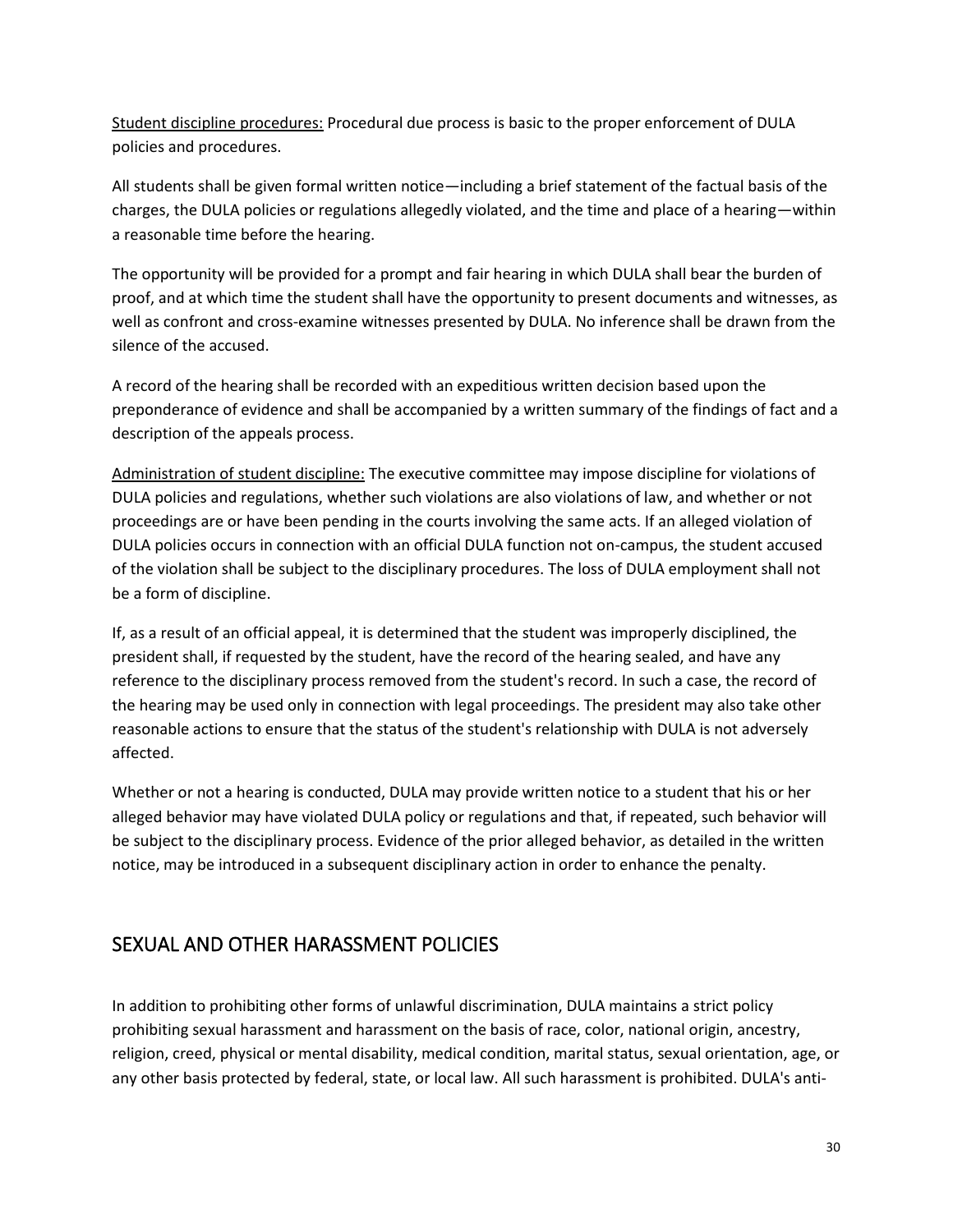harassment policy applies to ALL PERSONS involved in the operations of DULA and prohibits harassment by any employee of DULA, including managers, supervisors, and co-workers.

In addition, DULA's anti-harassment policy protects faculty members and employees from harassment by students of DULA, vendors, or any others doing business with DULA. If harassment occurs on the job by someone not employed by DULA, the procedures in this policy should be followed as if the harasser were an employee of DULA.

## <span id="page-30-0"></span>Sexual harassment defined

Federal law defines sexual harassment as unwanted sexual advances; requests for sexual favors; or visual, verbal, or physical conduct of a sexual nature when:

- 1. Submission to such conduct is made a term or condition of employment.
- 2. Submission to or rejection of such conduct is used as the basis for employment decisions affecting the individual.
- 3. Such conduct has the purpose or effect of unreasonably interfering with an employee's work performance or creating an intimidating, hostile, or offensive environment.

State and local law's definitions of sexual harassment include various forms of offensive behavior. The following is a partial list:

- 1. Unwanted sexual advances.
- 2. Offering employment benefits in exchange for sexual favors.
- 3. Making or threatening reprisals after a negative response to sexual advances.
- 4. Visual conduct: leering; making gestures; and displaying of sexually suggestive objects or pictures, cartoons, or posters.
- 5. Verbal conduct: making or using derogatory comments, epithets, slurs, sexually explicit jokes, and comments about an employee's body or dress.
- 6. Verbal sexual advances or propositions.
- 7. Verbal abuse of a sexual nature; graphic verbal commentaries about an individual's body; sexually degrading words to describe an individual; and suggestive or obscene letters, notes, or invitations.
- 8. Physical conduct: touching, assault, impeding or blocking movements.
- 9. Retaliation for reporting harassment or threatening to report harassment.

It is unlawful for males to sexually harass females or other males, and for females to sexually harass males or other females. Sexual harassment on the job is unlawful, whether it involves co-worker harassment by a supervisor or manager, or by persons doing business with or for DULA.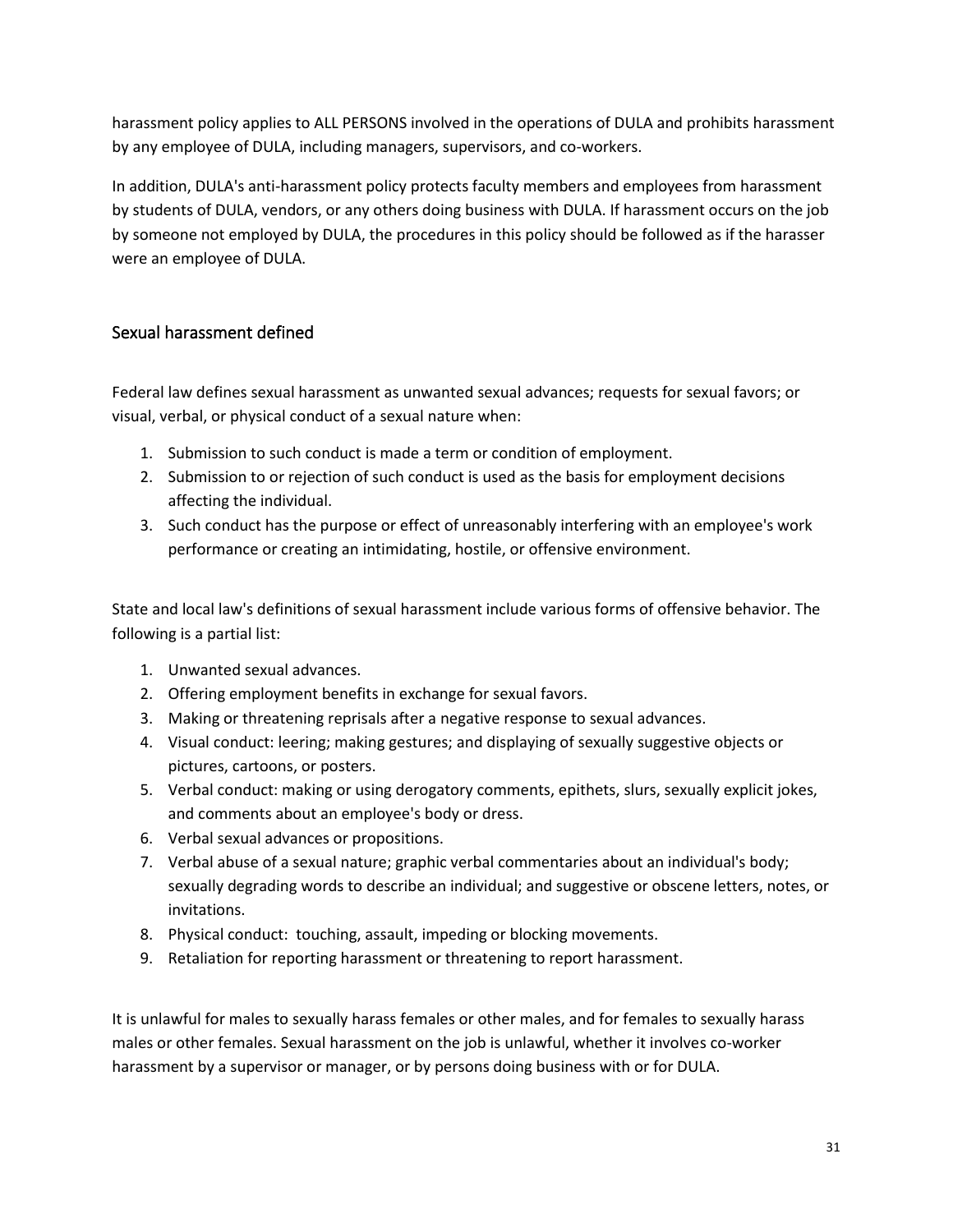## <span id="page-31-0"></span>Other types of harassment

Prohibited harassment based on race, color, national origin, ancestry, religion, physical conduct or mental disability, marital status, sexual orientation, or age includes:

- 1. Verbal conduct such as threats, epithets, and derogatory comments or slurs.
- 2. Visual conduct such as derogatory posters, photographs, and cartoon images;
- 3. Physical conduct such as assault, unwanted touching or blocking of normal movements. Retaliation for reporting harassment or threatening to report harassment.

## <span id="page-31-1"></span>Special complaint procedures relating to allegations of harassment

DULA's complaint procedure provides for an expeditious, thorough, and objective investigation of any claim of unlawful or prohibited harassment, appropriate disciplinary action against one found to have engaged in prohibited harassment, and appropriate remedies to any victim of harassment. Appropriate action will be taken to deter any future prohibited harassment. A person may have a claim of harassment even if he or she has not lost his/her job or some economic benefit.

Faculty members and/or employees who believe they have been harassed on the job, or are aware of the harassment of others, should provide a written or verbal complaint to the Title IX coordinator as soon as possible. The complaint should include details of the incident(s), names of individuals involved, and the names of any witnesses.

All incidents of prohibited harassment that are reported will be investigated. DULA will immediately undertake or direct an effective, thorough, and objective investigation of the harassment allegations. The investigation will be completed, after which a determination regarding the alleged harassment will be made and communicated to the employee(s) who complained of the accused harasser(s).

DULA strictly prohibits retaliation against any person by another employee or by DULA for using this complaint procedure or for filing, testifying, assisting, or participating in any manner in any investigation, proceeding, or hearing conducted by a government enforcement

agency. Prohibited retaliations include, but are not limited to, termination, demotion, suspension, failure to hire or consider for hire, failure to give equal consideration in making employment decisions, failure to make employment recommendations impartially, adversely affecting working conditions, or otherwise denying any employment benefit.

If a complaint or prohibited harassment is substantiated, appropriate disciplinary action, up to and including discharge, will be taken. A person who engages in unlawful harassment may be held personally liable for monetary damages. Whatever action is taken against the harasser will be communicated to the employee who complained.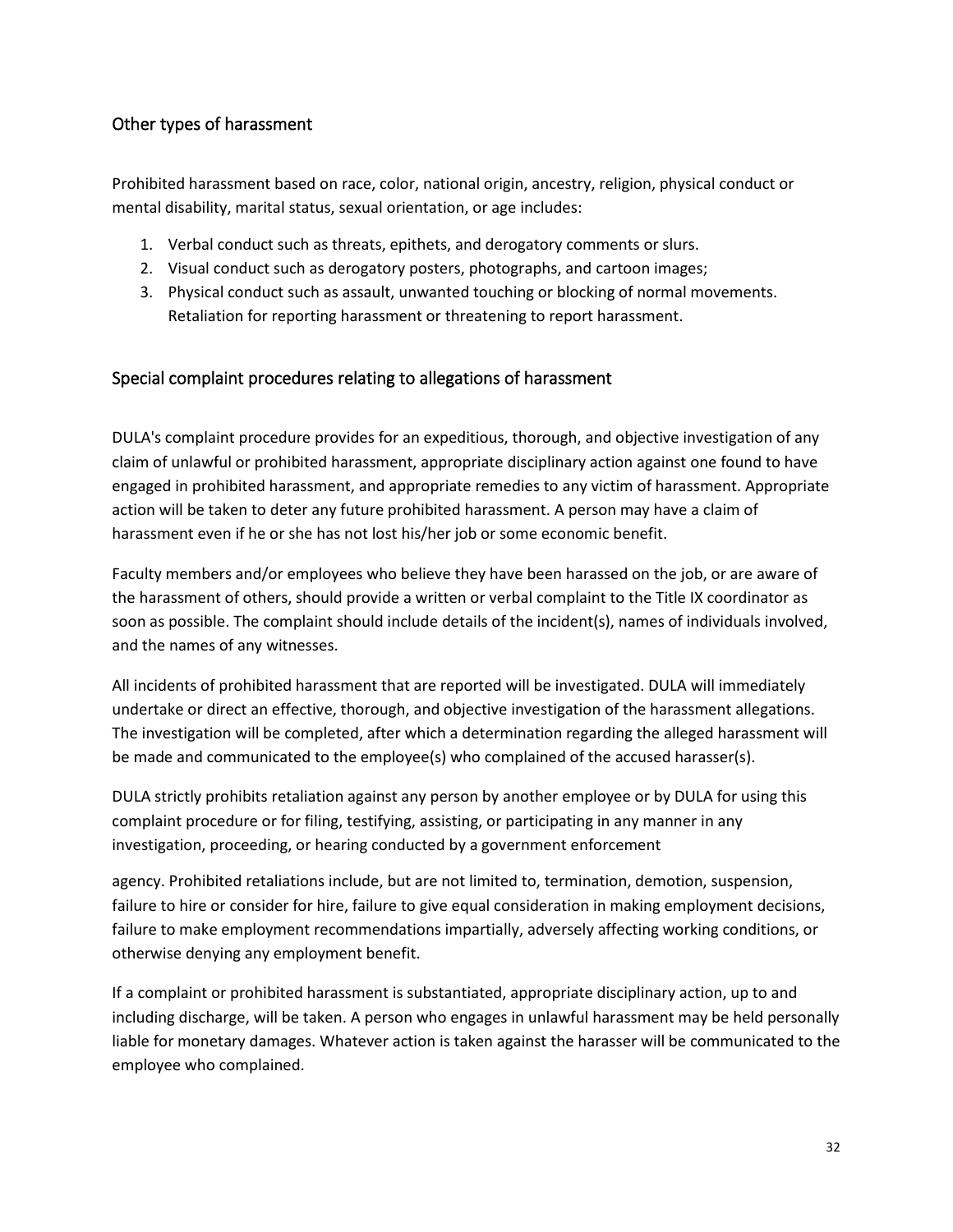DULA does not consider conduct in violation of this policy to be within the course and scope of employment or the direct consequences of the discharge of one's duties. Accordingly, to the extent permitted by law, DULA reserves the right not to provide defense or pay damages assessed against a person for conduct in violation of this policy.

## <span id="page-32-0"></span>GRIEVANCES PROCEDURE

These procedures are stated below to provide administrative recourse for resolving differences when informal measures have failed. Informal settlements of disagreements are strongly encouraged before initiating these procedures. All avenues of deliberation, consultation and mediation should be used before a grievance is filed. Disputes being adjudicated outside of DULA are excluded from these procedures.

## Definition

A grievance is a complaint or allegation on the part of a faculty member against a member or members of the faculty, staff, or DULA administration. Examples include violations of DULA procedures or policies; infringement of established or inferred rights of faculty members; issues related to compensation, appointment, reappointment, promotion, or separation; and violation of academic freedom or ethical conduct. Grievances may not be filed solely to repeal DULA regulations or policies but may address how a regulation or policy was reached, interpreted, or implemented.

## Committee

A grievance committee shall decide which grievances will be heard. The committee shall consist of 5 members: 2 faculty members selected and approved by the Dean of Academic Affairs and program director, 2 members appointed by the president, and 1 member from the administration selected unanimously by all members. The 5 committee members shall elect a chair. Individuals who are a party to the grievance or who have been previously involved in the attempts at informal resolution are not eligible for selection to the committee. The committee shall be autonomous in its organization and operation. All 5 members shall be present during the hearing of every case. In some circumstances, when a member cannot serve, a replacement shall be made according to the selection process noted above.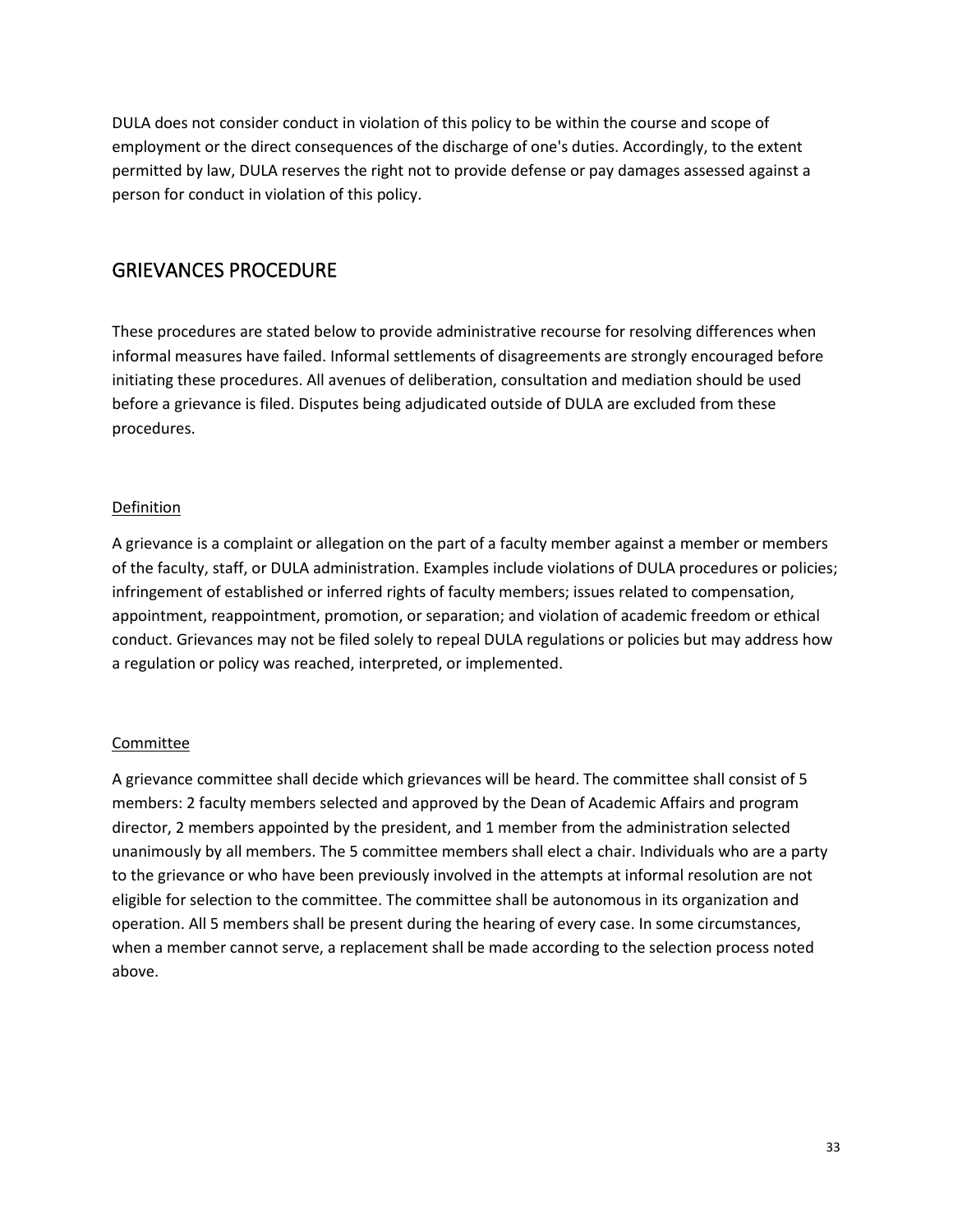## Filing grievances

If all informal efforts to resolve are unsuccessful, a faculty member wishing to file an official grievance must do so in writing to the Dean of Academic Affairs within 90 days of occurrence of the grieve-able action. If filed after 90 days, justification for the delay should be included in the grievance document. The acceptance or rejection of a delayed filing shall be the decision of the grievance committee. The document should be a concise statement setting forth the basis for the complaint and allegation; it should also include details such as identify of parties involved, description of any alleged violation(s), actions and statements made by the involved parties, presentation of evidence supporting the grievance, and a description of all measures taken to resolve the dispute informally.

## Procedures

Upon receipt of a grievance, the Dean of Academic Affairs shall:

- 1. Request appropriate documentation from the grievant and all other parties concerned.
- 2. Notify the president of the pending grievance in order to begin the committee selection process.

When the committee has been formed and a chairperson elected, he/she shall obtain from the Dean of Academic Affairs all documentation related to the grievance. The committee will

convene within ten working days from receipt of the grievance. It will also decide if the grievance has merit and should be heard. If it chooses not to act upon the grievance, all decisions reached, or actions taken prior to the filing of the grievance shall stand. If the committee decides to hear the grievance, it shall, within three working days of its meeting, provide all parties concerned with copies of all documentation regarding the grievance. Concerned parties will have at least five working days in which to review this documentation before the hearing.

Grievance hearings will be private, and all participants are bound to confidentiality throughout. Both parties shall be permitted advisors or counsel (including legal counsel), who may be heard only upon consent of the committee chair. Each party shall have the right to call witnesses, present evidence, and cross-examine witnesses. If a witness who has made prior statements is unwilling or unable to appear at the hearing, the committee shall determine whether such evidence has relevance and/or probative value and rule on its admission. Also, in the interest of fairness to both parties, appropriate continuances may be granted by the grievance committee.

All formal proceedings shall be recorded on audiotape or digital media by the committee chair. During the proceedings, all persons involved in the grievance hearing shall have full access to all relevant records, while protecting records that are deemed to require confidentiality. After the hearing, all written records will be forwarded to the Dean of Academic Affairs, who will maintain them for at least one year. Within seven days of the hearing, the committee shall send its decisions to the president,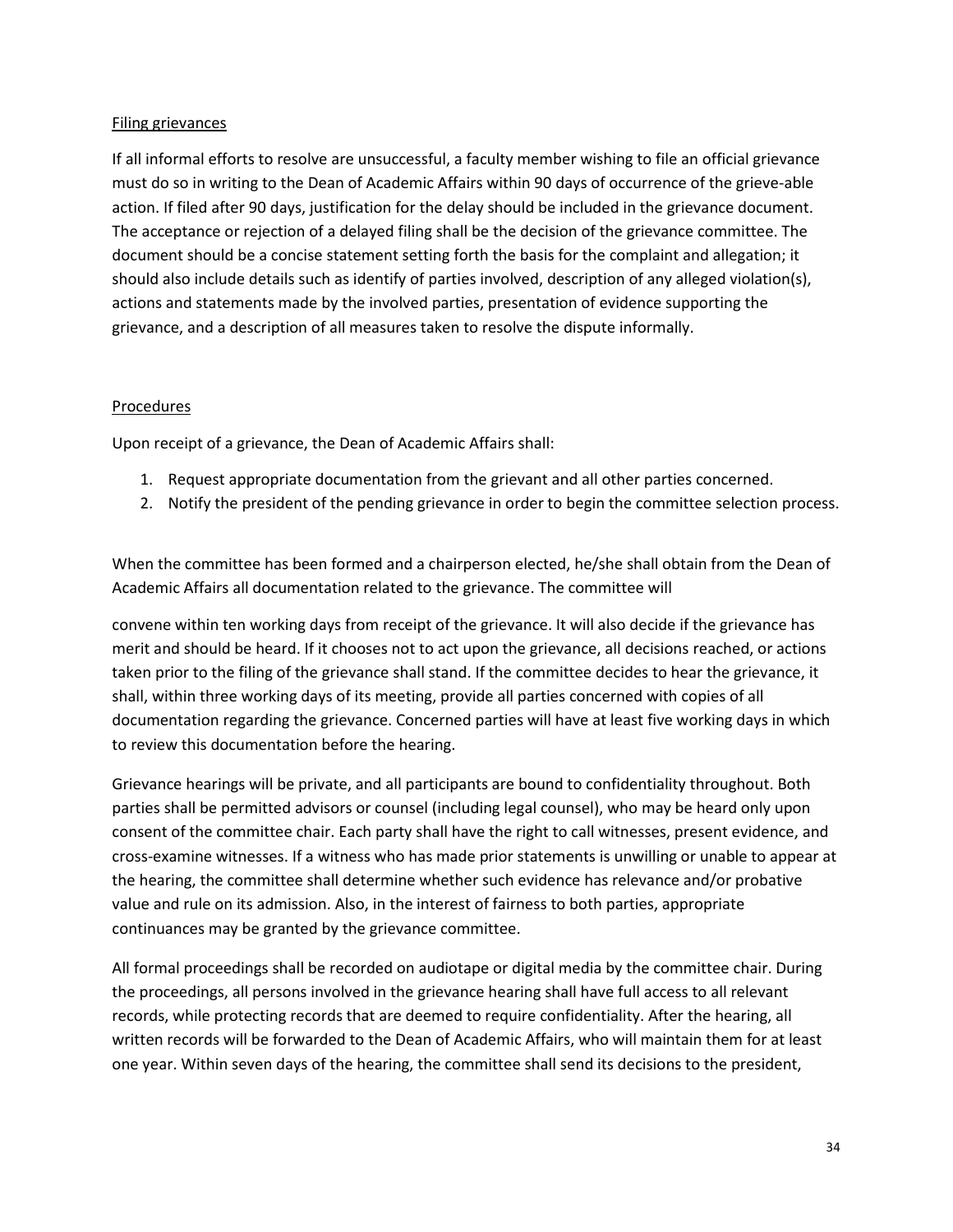including an explanation for its decision and any recommendations. The president shall notify all parties of his final decision in writing and shall include an explanation for his decision.

All parties to any grievance are responsible for substantiating their allegations with appropriate evidence, documents, and witnesses. The committee and the president shall consider all evidence before making a final decision. Any action taken by DULA that may have formed the basis for the grievance shall remain in effect during the grievance proceedings. The president may retroactively reinstate any and all rights and/or privileges removed as a result of the final decision in favor of the grievant within thirty (30) days.

#### Appeal Procedure

All parties to any grievance may request an appeal review of the final decision. Within 10 days of receipt of a written request for appeal, the president shall appoint an appeal committee consisting of three impartial and unbiased members who did not serve on the grievance committee. The appeal committee may request interviews of all parties, consider any new evidence, request written responses from parties, and make recommendations to the president.

Should the reporting faculty member, or any other affected party, remain displeased with the outcome provided by the university, they may contact:

#### **Accreditation Commission for Acupuncture and Oriental Medicine**

ACAOM is located at 8941 Aztec Drive, Eden Prairie, Minnesota 55347;

Phone 952/212-2434; fax 301/313-0912.

www.acaom.org

#### **Bureau for Private Postsecondary Education**

2535 Capitol Oaks Drive, Suite 400, Sacramento, CA

95833 P.O. Box 980818, West Sacramento, CA 95798- 0818

(888) 370-7589 (Telephone), (916) 431-6959 (Telephone), (916) 263-1897 (Fax)

www.bppe.ca.gov

#### **California Acupuncture Board**

1747 N. Market Blvd, Suite 180, Sacramento, CA 95834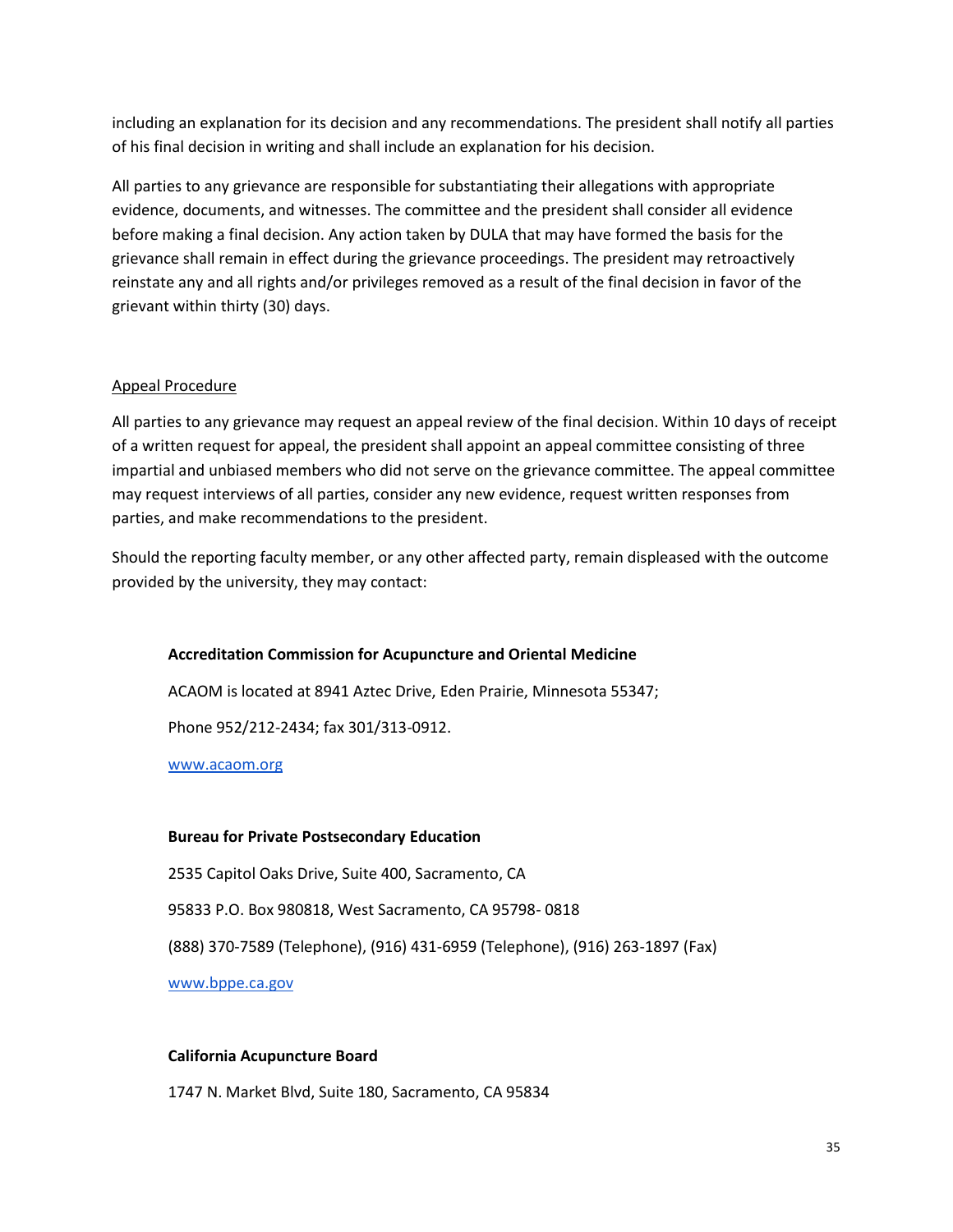#### Tel (916) 515-5200, Fax (916) 928-2204

#### www.acupuncture.ca.gov

## <span id="page-35-0"></span>FAMILY EDUCATIONAL RIGHTS AND PRIVACY ACT POLICY (FERPA)

In accordance with the Family Educational Rights and Privacy Act (FERPA), the University protects the privacy of student records, including address, phone number, grades and attendance dates. Student records are permanently kept in locked fireproof file cabinets and a backup copy of student records is kept on an off-site server. Students have the right to review their academic file by submitting a request to the Registrar.

The University does not release school records or any other information about a student to any third party without the consent of the student, except as allowed by law. Students may view an unofficial copy of their transcript and/or request an official copy through the University's student web portal. The University permanently maintains records of academic progress. The Family Education Rights and Privacy Act (FERPA) of 1974, as amended (the "Act"), is a federal law. DULA will maintain the confidentiality of educational records in accordance with the provisions of the Act and will accord all the rights under the Act to eligible students who are or have attended DULA.

Student records are maintained at the school site for five years from the last date of attendance. Transcripts are maintained permanently.

All DULA staff and faculty who access or use student data are required to take FERPA training. All DULA staff and faculty are required to renew their FERPA training every two years. FERPA training information is available directly from the institutional website. Staff and faculty are required to complete the FERPA survey training prior to beginning their work at DULA. The result of the FERPA training from staff and faculty are available from the staff assigned to conduct FERPA training.

The Act affords students certain rights with respect to their educational records.

- Right of Inspection: To inspect and review their records.
- The right to request and amend their records to ensure that they are not inaccurate, misleading, or otherwise in violation of their privacy or other rights.
- The right to disclose only with student consent of personally identifiable information contained in their records, except to the extent that the Act authorizes disclosure without consent.
- The right to file with the US Department of Education a complaint regarding the school to comply with the requirements of the Act. The address to file a complaint is:

## **Family Policy Compliance Office**

US Department of Education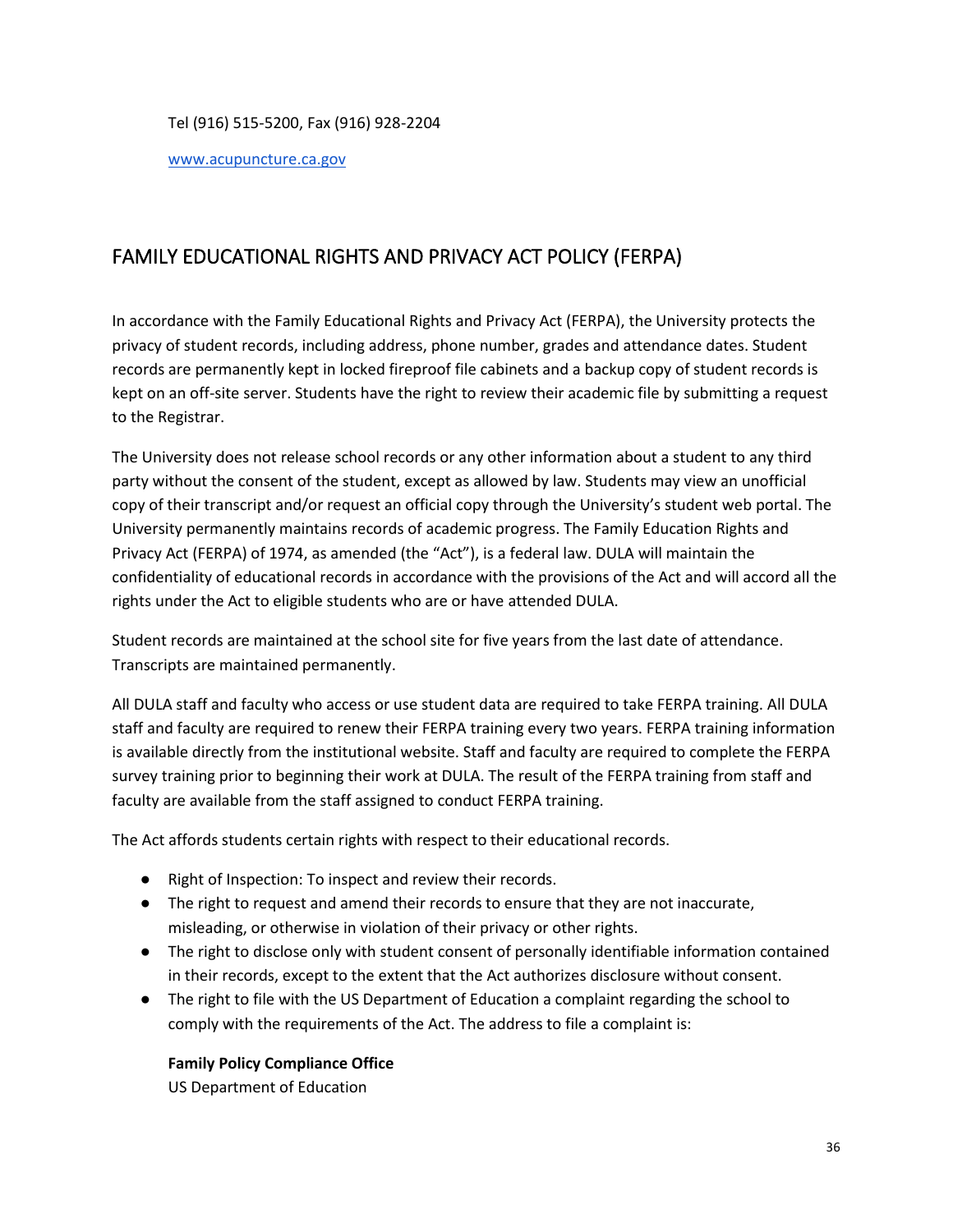400 Maryland Avenue SW Washington, DC 20202

For more information about FERPA policy, please refer to DULA University Policy Handbook.

## <span id="page-36-0"></span>DULA ACCOMODATIONS FOR NURSING MOTHERS

## **Policy Summary**

Dongguk University Los Angeles (DULA) recognizes the importance and benefits of breastfeeding for both mothers and their infants. The university will make a private space available for lactation purpose and will provide lactation break periods for employees, faculty and students who are breastfeeding (hereinafter referred to as "nursing mothers"). Please also refer to "employee classification" regarding the terms of DULA employees under the umbrella of DULA University Policy Book. All DULA employees, faculty and students should also comply to the university policies and procedures enclosing under the DULA University Policy Book, which is published and accessible at<https://dula.edu/publications/>

## **Policy Text**

## **A. Lactation Facilities**

DULA will provide an appropriate sanitary and private space with a table, electrical outlet and chair to support the nursing mothers.

## **B. Lactation Break Period**

DULA will provide a reasonable amount of break time to accommodate the needs of nursing mothers. If possible, the nursing mother's lactation break period should be concurrent with an existing rest period. If the lactation break period cannot run concurrently with the rest period, DULA will make a separate lactation break time available. The separate lactation break period will be unpaid. Supervisors are encouraged to allow flexible scheduling, whenever possible, to accommodate lactation breaks. No negative employment actions will be taken when requests for accommodation are made pursuant to this policy.

## **C. Other Reasonable Accommodation**

DULA will provide other reasonable accommodation or transfer to a less strenuous or hazardous position upon receipt of information from the nursing mother's health care provider stating that a reasonable accommodation or transfer is medically advisable.

## **Compliance to Policy and Procedure**

## **A. Implementation of the Policy**

DULA Chief Operating Officer (COO) is the Responsible Officer for this policy and has the authority to implement the policy. The Responsible Officer may develop procedures or other supplementary information to support the implementation of this policy. The Responsible Officer may apply appropriate interpretations to clarify the policy provided that the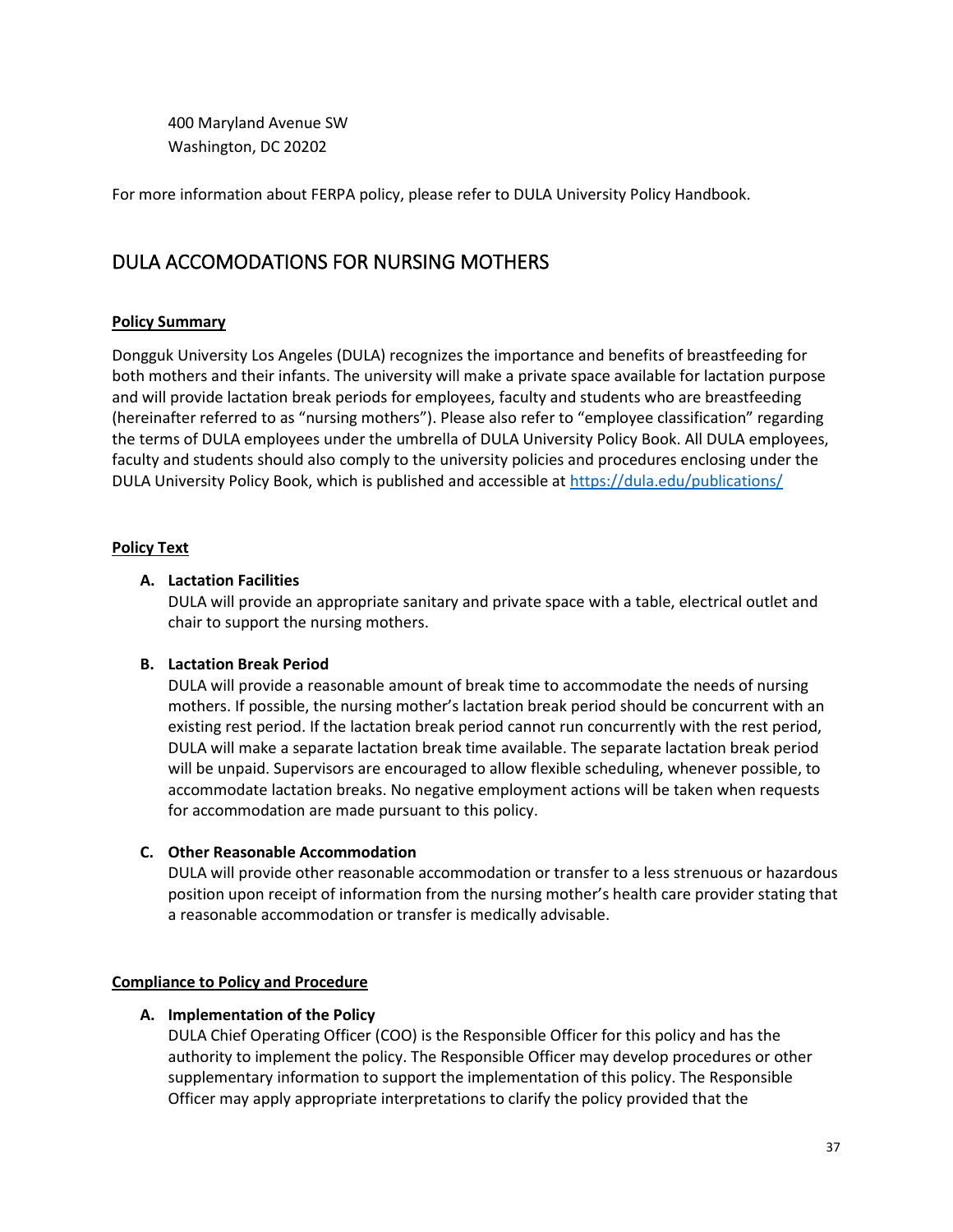interpretations do not result in substantive changes to the underlying policy. The Responsible Officer is also authorized to establish and is responsible for local procedures necessary to implement the policy. In accordance with the governance in DULA, the authorities granted in this policy may be redelegated except as otherwise indicated under the authorities and decision of DULA Executive Committee.

#### **B. Revisions to the Policy**

DULA Executive Committee is the Policy Approver and has the authority to approve policy revisions upon recommendation by the Responsible Officer of this policy.

The Chief Operating Officer (COO) as the Responsible Officer has the authority to initiate revisions to the policy, consistent with the possibilities of policy implementation and approval authorities. The Chief Operating Officer has the authority to ensure that policies are regularly reviewed, updated, and consistent with other governance policies.

## **C. Approval of Actions**

Actions within this policy must be approved in accordance with local procedures. The Chief Operating Officer are authorized to determine responsibilities and authorities at secondary administrative levels in order to establish local procedures necessary to implement this policy.

## **D. Compliance of Policy**

The Chief Operating Officer is accountable for monitoring and enforcing compliance mechanisms and ensuring that monitoring procedures and reporting capabilities are established. The reviewing of the administration of this policy is also under the accountability of the Chief Operating Officer. Non-compliance to this policy is handled in accordance with DULA University Policy pertaining to disciplinary and separation matters.

## **Procedure**

## **A. Lactation Policy**

DULA Employee lounge located on  $3<sup>rd</sup>$  floor in DULA Building (440 Shatto Place, Los Angeles, CA 90020) is a designated private room for lactation facility to support nursing mothers. This room is locked, private space that is sanitary--including appropriate temperature and ventilation--and equipped with a table, chair, and electrical outlet. The breastmilk pump is not provided by DULA. The employee lounge is located near to the women's restroom that has a source of running water. The lounge is within a close proximity to employee's work area and classroom which is suitable for employees, faculty and students. When a nursing mother utilize this room for lactation purpose, the room can be locked from the inside and an "Occupied" notice will be displayed. Nursing mothers can directly request the entrance code to the employee lounge to Chief Operating Officer.

## **B. Accommodation Request**

A nursing mother is encouraged to discuss needs, in terms of accommodations as well as the frequency and timing of breaks, with her supervisor. These shared discussions will help nursing mothers and supervisors arrange for mutually agreeable break times, typically 2-3 times a day.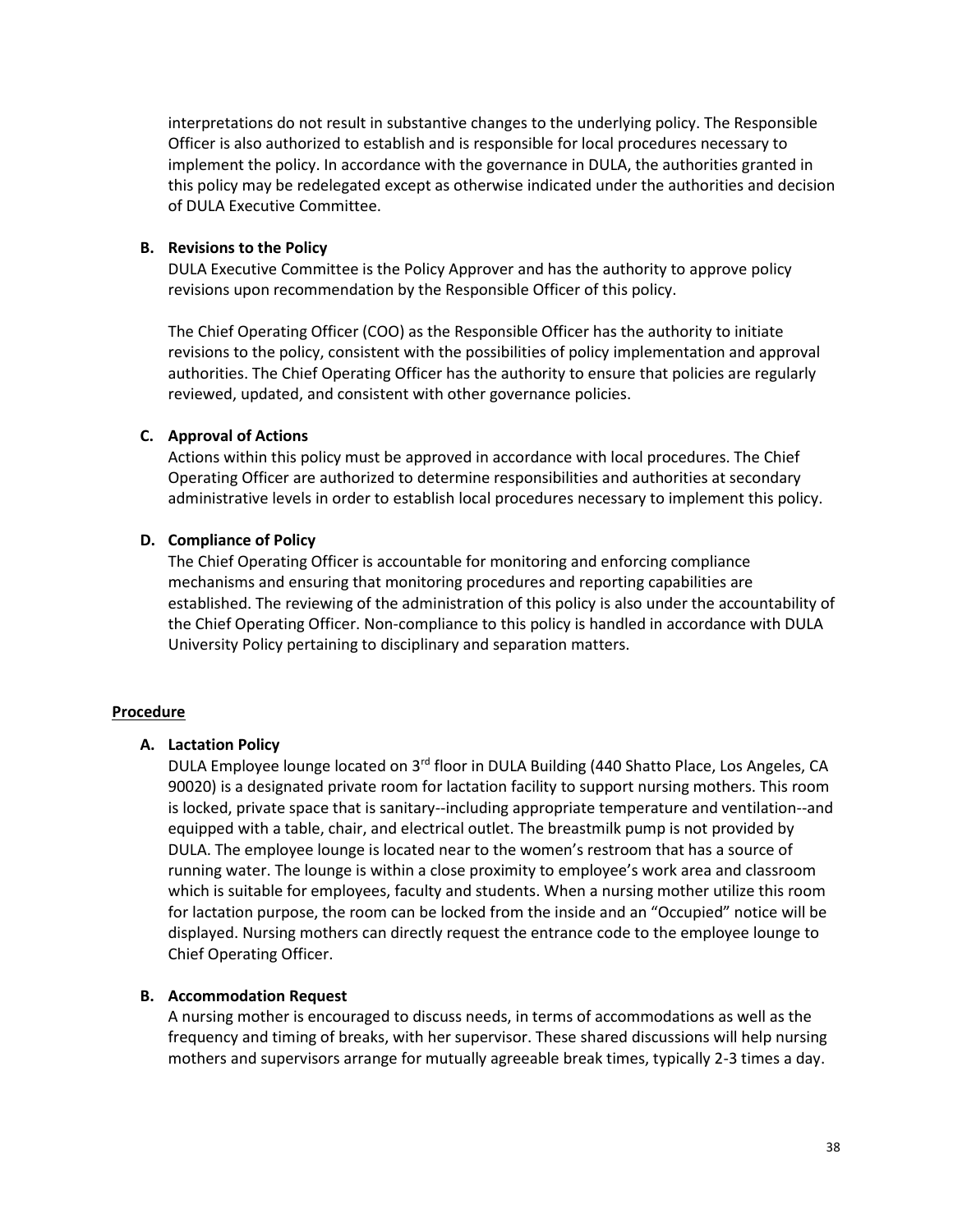A supervisor who receives a lactation accommodation request will work, as needed, with Chief Operating Officer to identify available appropriate space and determine a break schedule. Break schedules should be based on the needs of a nursing mother and the operational considerations of the University.

DULA faculty member who taught the related classes of the requested students who are the current nursing mothers will serve as immediate supervisor of the related students. DULA faculty member will be supervised immediately under the Chief Operating Officer.

## **C. Resources**

Employees, faculty and students who have comments, concerns, or questions regarding the DULA Policy on Accommodations for Nursing Mothers should contact the Chief Operating Officer. A nursing mother who believes appropriate accommodations have not been provided should contact Chief Operating Officer.

The Chief Operating Officer's office is located on the 2<sup>nd</sup> floor of DULA Building (Phone: 213-4870110 Ext 110 or email at [coo@dula.edu\)](mailto:coo@dula.edu).

#### **Frequently Asked Questions**

#### **1. What is considered a reasonable lactation break?**

Generally, nursing mothers need 2-3 lactation breaks during an eight (8)-hour work period. A reasonable amount of time for a lactation break generally will not exceed 30 minutes per break and includes the time associated with travel to and from the lactation space, expressing milk, clean up, and storage.

**2. Will a refrigerator for storing milk be provided by DULA?** When feasible, yes.

#### **3. How will DULA plan for new lactation facilities or for improving current ones?**

New building plans as well as plans for renovating existing University buildings should consider the need for inclusion of appropriate lactation facilities. DULA can lead the way in taking lactation accommodation from simply accommodation to truly best practices.

## **Related Information**

- 1. CA Legislative Information [Department of Fair Employment and Housing](http://leginfo.legislature.ca.gov/faces/codes_displaySection.xhtml?lawCode=GOV§ionNum=12926)
- 2. [CA Legislative Information](http://leginfo.legislature.ca.gov/faces/codes_displaySection.xhtml?lawCode=GOV§ionNum=12945)  Discrimination Prohibited
- 3. [CA Legislative Information](http://leginfo.legislature.ca.gov/faces/codes_displaySection.xhtml?lawCode=LAB§ionNum=1030)  Lactation Accommodation
- 4. US Department of Labor [Break Time for Nursing Mothers Provision](https://www.dol.gov/agencies/whd/nursing-mothers/law)
- 5. US Department of Labor [Break Time for Nursing Mothers](https://www.dol.gov/agencies/whd/nursing-mothers/law)
- 6. [US Department of Health and Human Services](https://www.womenshealth.gov/breastfeeding/breastfeeding-home-work-and-public/breastfeeding-and-going-back-work/business-case)  Business Case for Breastfeeding
- 7. [DULA List of Publications](https://dula.edu/publications/)
- 8. [DULA University Policy Handbook](https://www.dula.edu/dula-university-policy-book/)